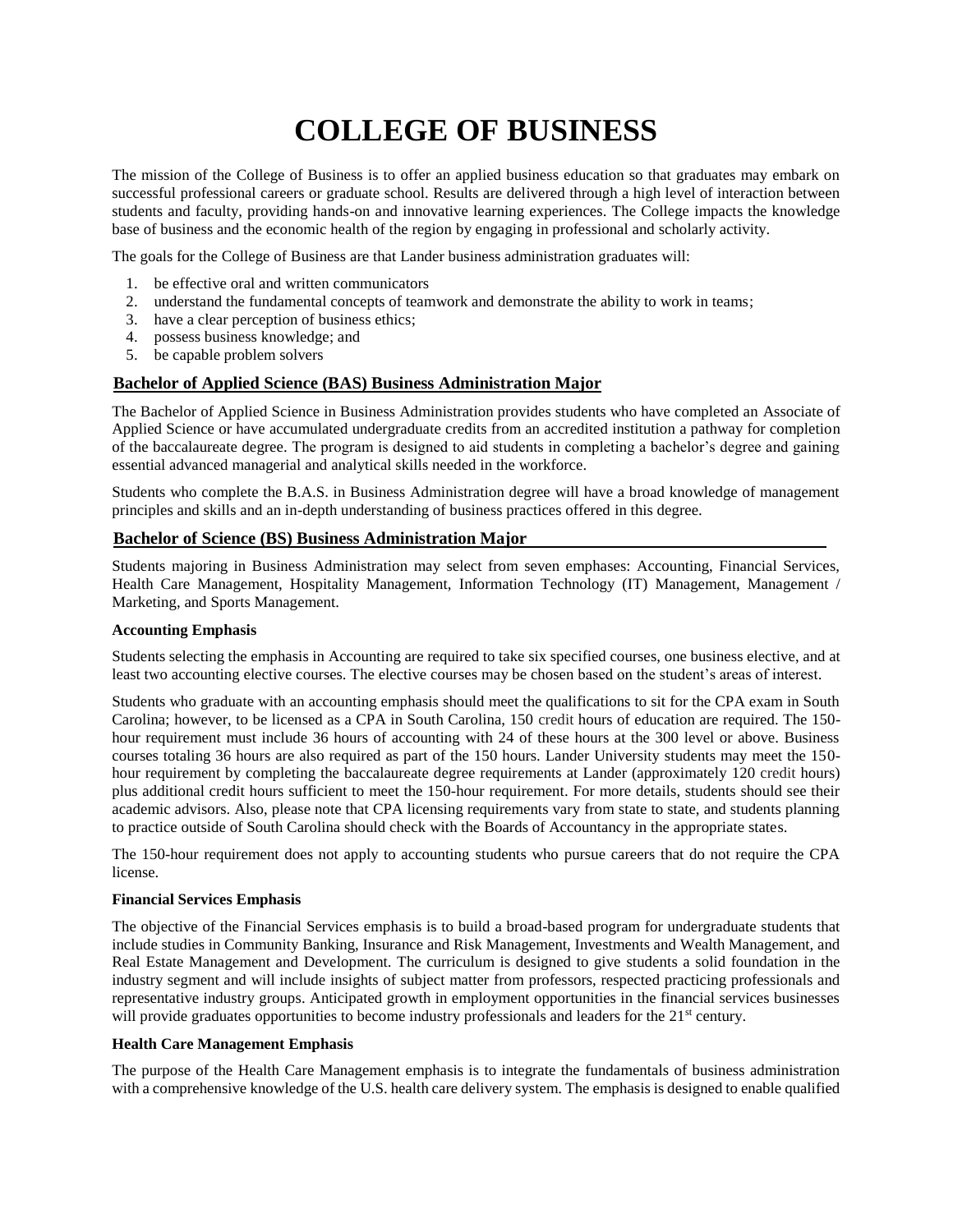students to acquire the skills and knowledge needed to be successfully employed by various healthcare service organizations.

#### **Hospitality Management Emphasis**

The Hospitality Management emphasis focuses on the integration of management skills and foundations as it is applied to the hospitality and tourism industries. Courses in the emphasis will provide an in-depth review and discovery of several industry sectors such as foodservice, lodging, meeting and event planning, and transportation. Courses will focus on the operations management standards and delivery within this industry and other service-oriented entities.

#### **Information Technology (IT) Management Emphasis**

The IT Management emphasis provides a broad knowledge of management principles and skills and an in-depth understanding of business practices including IT systems and cybersecurity. This degree program is a collaboration between the College of Business and the Department of Mathematics and Computing.

#### **Management/Marketing Emphasis**

The Management/Marketing emphasis focuses on the ways in which organizational objectives are developed, implemented, and changed for processes that add value for stakeholders. Management courses emphasize decisionmaking skills and the selection, motivation, and development of human resources. Marketing courses focus on the ways an organization can meet customer needs through product development and distribution and through promotional and pricing strategies.

#### **Sports Management Emphasis**

The sports management emphasis provides students with an integrated academic learning environment for understanding the challenges in the business of sport. Successful candidates for the sports management degree will demonstrate understanding of the nature of the sport industry including knowledge of the qualifications, job requirements, and working conditions for a sport industry position.

#### **Requirements for the Business Administration Major**

Students pursuing the Bachelor of Science degree in Business Administration are assigned an advisor from the College of Business. Advisors will assist students in planning their coursework to meet school requirements and procedures. In order to continue as a business major, students must meet the requirements stated below.

#### **Course Grade Requirements**

All business majors must earn a grade of "C" or better in ECON 101, ENGL 101, ENGL 102, MATH 121, and MATH 211 and in all of the Major Program Core Requirements, Major Program Additional Requirements, and Major Program Emphasis Requirements (as defined in the Program Requirements for each emphasis area in Business Administration).

#### **Enrolling in Upper-Level Business Courses**

In order to enroll in the upper-level Business courses, Business majors must meet the following requirements:

- 1. Complete at least 45 hours of college credit (including transfer courses);
- 2. Earn a grade of "C" or better in all prerequisites.

#### **Transfer Students**

Transfer students from other divisions within the University or from other accredited institutions are required to meet the requirements listed for current students. Grades of less than "C" will not be accepted for transfer credit from other institutions. Courses offered at the upper level (courses numbered 300 or above) at Lander University will not transfer from a junior or technical college unless those courses are identified as transferable in an approved articulation agreement.

#### **Students in Other Departments**

Students in other departments of the University who wish to take lower-level business courses are required to meet the prerequisite requirements for each course and the grade requirements as listed for those prerequisites. Students in other departments who wish to take business courses at the 300 level or above must meet the prerequisites listed below for the minors in business administration or health care management.

The Dean of the College of Business will consider exceptions to all of the preceding requirements on an individual basis.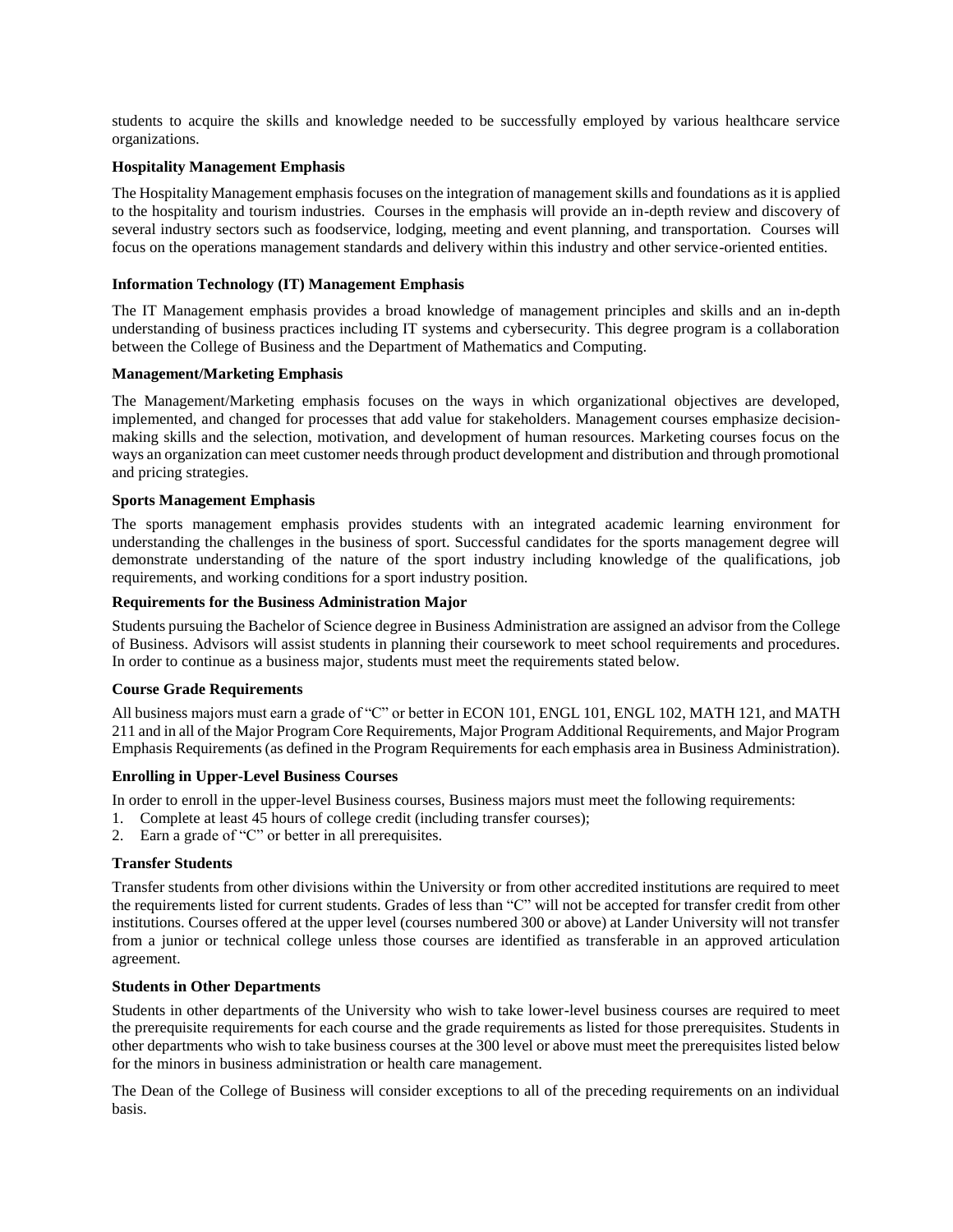#### **Business Administration Minor**

The College of Business offers a minor in business administration. Students in other departments who have declared a minor in business administration must complete the 18-credit program of study as shown below with a "C" or better in each course. Before enrolling in upper-level courses, students must:

- 1. have completed 54 credit hours by the first day of class; and
- 2. have completed each of the following prerequisites with a "C" or above: BA 101, and MATH 211.

| <b>Courses</b>                                          | <b>Credit Hours</b> |
|---------------------------------------------------------|---------------------|
| <b>ACCT 201: Financial Accounting Principles</b>        | 3                   |
| ECON 101: Economics in Society                          | 3                   |
| (ECON 201 or ECON 202 – will be accepted for ECON 101)  |                     |
| <b>MGMT 301: Principles of Management</b>               | 3                   |
| MKT 301: Principles of Marketing                        | 3                   |
| FINA 301: Business Finance                              | 3                   |
| Elective: any business course at the 300-level or above |                     |
| <b>TOTAL HOURS</b>                                      |                     |

#### **Entrepreneurship Minor**

The College of Business offers a minor in entrepreneurship. Students in other departments who have declared a minor in entrepreneurship must complete the 18-credit program of study as shown below with a "C" or better in each course. Prerequisites for MGMT 320, MGMT 325, and MKT 340 will be waived for students who are not majoring in Business Administration. Before enrolling in upper-level courses, students must have completed 54 credit hours by the first day of class.

The Entrepreneurship minor consists of 18 semester hours of courses distributed as follows:

| BA 251: Legal Environment of Business             |  |
|---------------------------------------------------|--|
| BA 360: Organizational Fundraising                |  |
| FINA 151: Financial Wellness                      |  |
| MGMT 320: Management of Small and Family Business |  |
| MGMT 325: Entrepreneurship and Innovation         |  |
| MKT 340: Digital Marketing                        |  |
| TOTAL HOURS                                       |  |

#### **Esports Management and Administration Minor**

The College of Business offers a minor in Esports Management and Administration. Students in other departments who have declared a minor in Esports Management and Administration must complete the 18-credit program of study with a "C" or better in each course. Before enrolling in upper-level courses, students must have completed 54 credit hours by the first day of class.

The 18 hours of minor requirements:

| <b>Courses</b>                                        | <b>Credit Hours</b> |
|-------------------------------------------------------|---------------------|
| MEDA 215: Introduction of Sports Communication        |                     |
| ESPM 201: Introduction to Esports                     | 3                   |
| <b>ESPM 225: Esports Project and Event Management</b> | 3                   |
| ESPM 235: Esports Management and Administration       | 3                   |
| SPTM 101: Introduction to Sports Management           | 3                   |
| <b>SPTM 302: Introduction to Sports Marketing</b>     |                     |
| <b>TOTAL HOURS</b>                                    |                     |
|                                                       |                     |

#### **Health Care Management Minor**

The College of Business offers a minor in health care management. Students in other departments who have declared a minor in health care management must complete the 18-credit program of study with a "C" or better in each course. Before enrolling in upper-level courses, students must:

1. have completed 54 credit hours by the first day of class;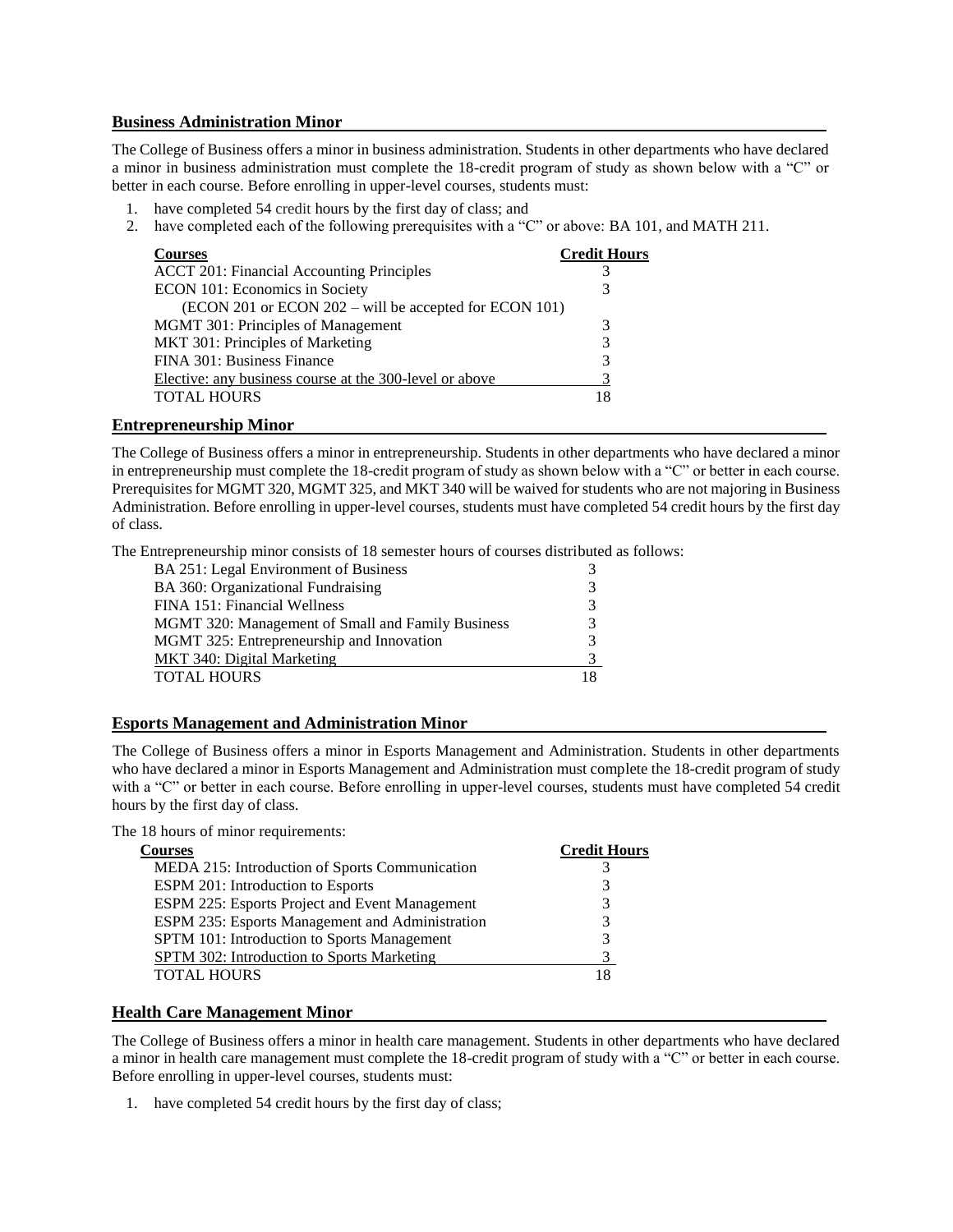- 2. have and maintain a cumulative Lander GPA of 2.5 or above; and
- 3. have completed each of the following prerequisites with a "C" or better: BA 101, and MATH 211.

| <b>courses</b>                                           | <b>Credit Hours</b> |
|----------------------------------------------------------|---------------------|
| <b>ACCT 201: Financial Accounting Principles</b>         |                     |
| ECON 101: Economics in Society                           |                     |
| (ECON 201 or ECON 202 – will be accepted for ECON 101)   |                     |
| HCMT 201: Health Care in America                         |                     |
| HCMT 315: Public Health Principles and Practices, or     |                     |
| HCMT 402: Long term Care Management, or                  |                     |
| HCMT 411: Quality Improvement and Quantitative Technique | 3                   |
| MGMT 301: Principles of Management                       |                     |
| <b>MGMT 315: Human Resource Management</b>               |                     |
| TOTAL.                                                   |                     |

#### **International Business Minor**

The College of Business, in collaboration with the faculty of Business, Law and Sport at the University of Winchester in the United Kingdom,offers a minor in International Businessto Lander studentsin all disciplines. The minor requires a semester of study abroad at Winchester, per the agreement between Lander University and the University of Winchester. Students must have a 3.0 GPA and have completed at least two full semesters of college-level studies to be eligible to study abroad. The minor consists of eighteen credit hours, either 6 or 9 credit hours taken at Lander and either 9 or 12 credit hours taken at Winchester, distributed as follows:

| Required Courses at Lander University<br><b>BA</b> 390 International Business                                                                                                                                                                                                                                                                                                                                                                                                                                                                                                                                            | 6 or 9 credit hours<br>3 |
|--------------------------------------------------------------------------------------------------------------------------------------------------------------------------------------------------------------------------------------------------------------------------------------------------------------------------------------------------------------------------------------------------------------------------------------------------------------------------------------------------------------------------------------------------------------------------------------------------------------------------|--------------------------|
| Electives at Lander University:<br>Any one or two among the following courses, to be selected in consultation<br>with the student's advisor and the Director of Study Abroad<br>BA 351 Business Ethics (recommended for all majors)<br>ACCT 201, BA 251, FINA 301, MGMT 301 or MKT 301 (recommended<br>for non-business majors only.) (Some of these courses may have<br>prerequisites)<br>Any other 300-level BA, MGMT, MKT, FINA or ACCT course offered<br>by the College of Business (Some of these courses may have prerequisites)<br>** A minimum of six credit hours toward the minor must be completed at Lander. | 3 or 6 credit hours      |
| Required Modules (courses) at University of Winchester<br>Any three or four level 5 or level 6 business modules from the University of<br>Winchester, to be selected in consultation with the student's advisor and the<br>Director of Study Abroad.                                                                                                                                                                                                                                                                                                                                                                     | 9 or 12 credit hours     |
| <b>TOTAL</b>                                                                                                                                                                                                                                                                                                                                                                                                                                                                                                                                                                                                             | 18                       |

#### **Sports Management Minor**

The sports management minor provides students with an integrated academic learning environment for understanding the challenges in the business of sport. Successful candidates for the sports management minor will demonstrate understanding of the nature of the sports industry including knowledge of the qualifications, job requirements, and working conditions for a sport industry position. Students must complete the sports management internship in collaboration with the advisor in their major area of study.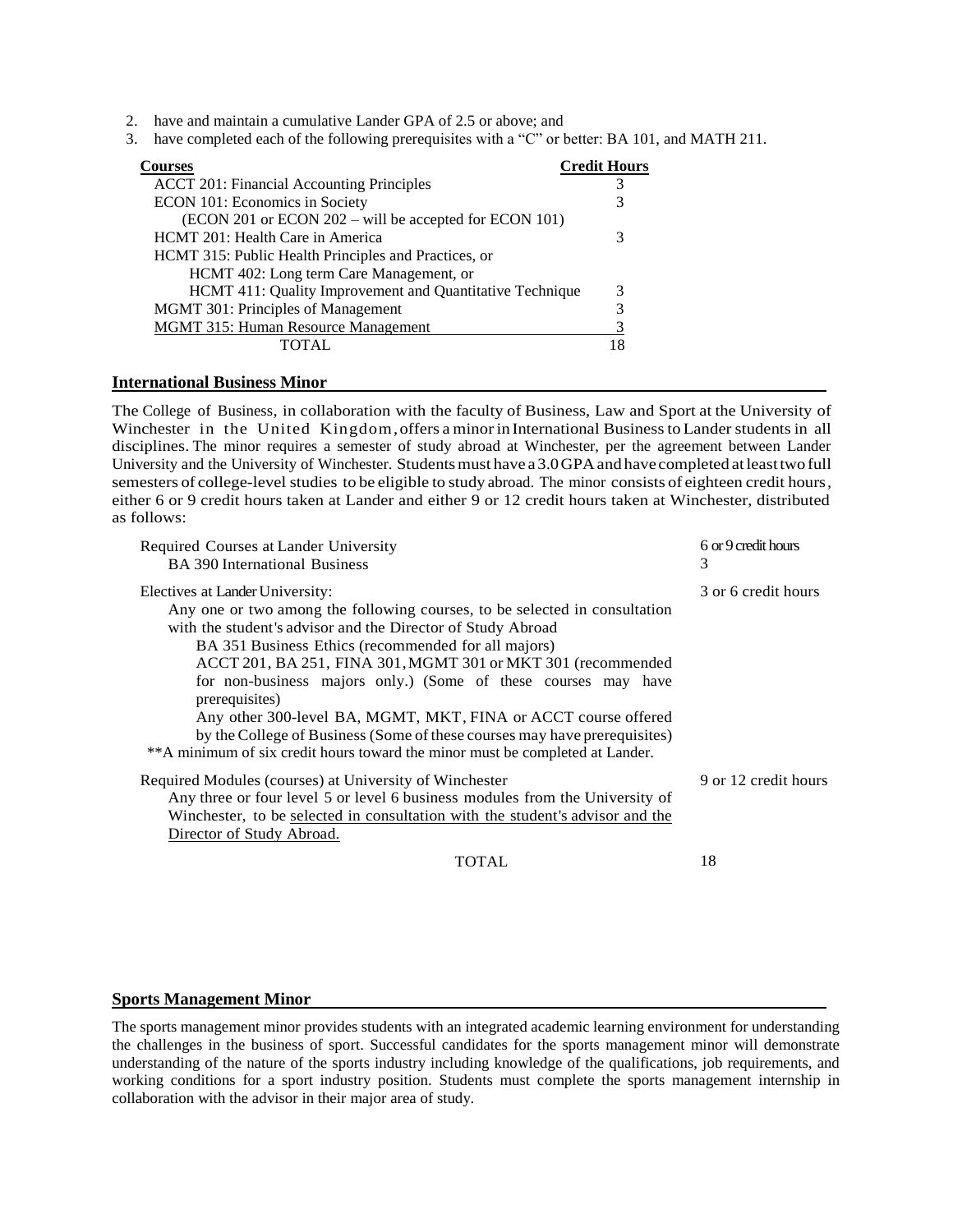The Sports Management Minor consists of 18 credit hours of courses distributed as follows:

| <b>Courses</b>                                                                | <b>Credit Hours</b> |
|-------------------------------------------------------------------------------|---------------------|
| Core Required Courses (7-9 credit hours)                                      |                     |
| SPTM 101: Introduction to Sports Management                                   | 3                   |
| SPTM 301: Principles of Sports Management, or                                 |                     |
| MGMT 301: Principles of Management, or                                        |                     |
| PEES 308: Organization and Administration of Exercise-Related Professions     | 3                   |
| SPTM 490: Internship in Sports Management                                     |                     |
| (Sport-related internship in related major. Students must earn a grade of "B" |                     |
| or better for the internship to count toward the minor requirements.)         | $1 - 3$             |
| Nine to twelve hours from among the following                                 |                     |
| HIST 344: Sport in American History                                           | 3                   |
| MEDA 215: Sports Communication                                                | 3                   |
| MEDA 341: Introduction to Public Relations                                    | 3                   |
| MEDA 360: Writing for Multiple Media                                          | 3                   |
| PEES 308: Organization and Administration of Exercise-Related Professions     |                     |
| (may not be used as an elective if taken in lieu of                           |                     |
| SPMT 301: Principles of Sports Management or                                  |                     |
| MGMT 301: Principles of Management)                                           | 3                   |
| PEES 424: Sports Psychology                                                   | 3                   |
| SOCI 356: Sociology of Sports and Leisure                                     | 3                   |
| <b>SPTM 302: Principles of Sports Marketing</b>                               |                     |
| <b>TOTAL HOURS</b>                                                            | 18                  |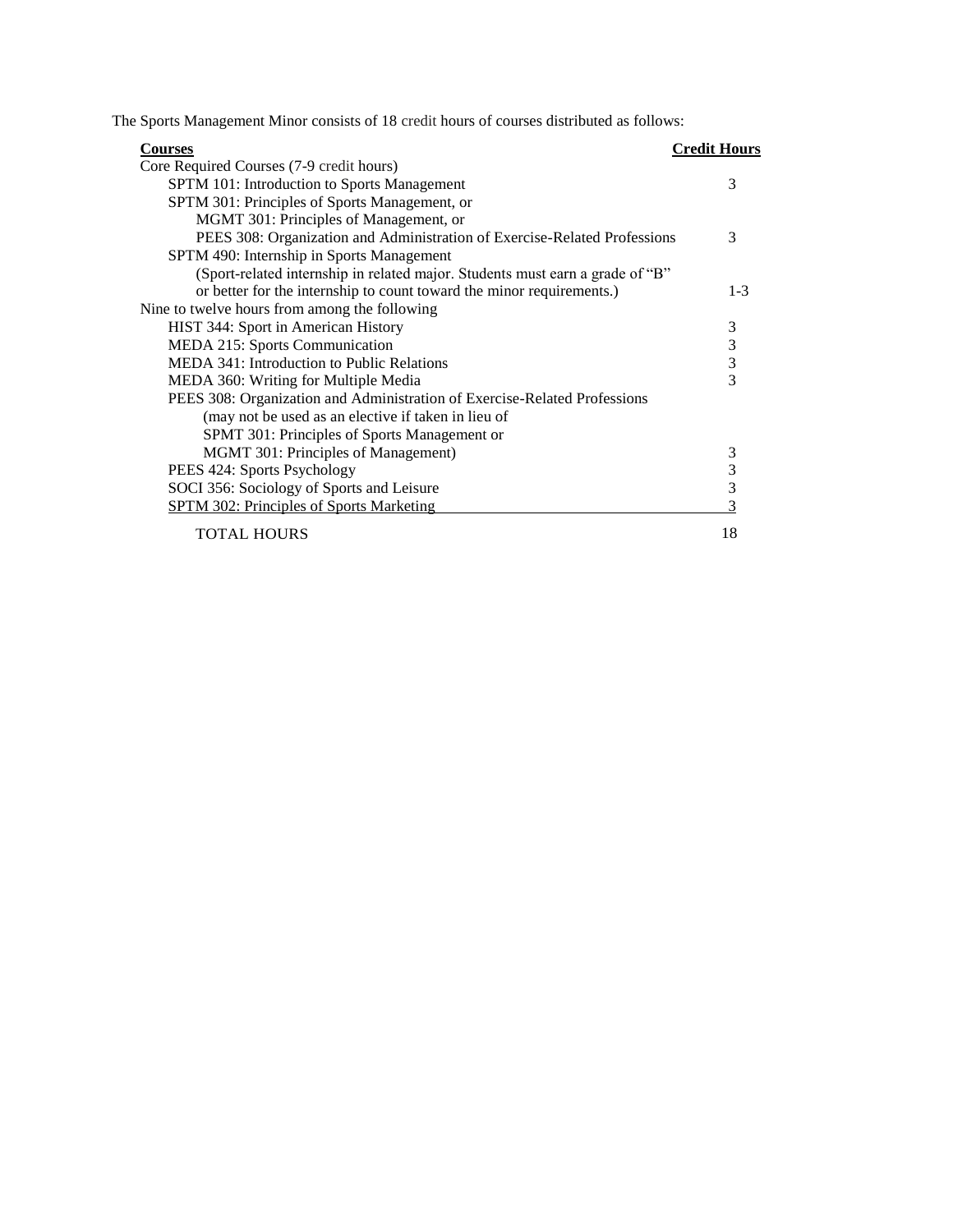Credit Hours

### **DEGREE: BACHELOR OF ARTS MAJOR: ENTREPRENEURSHIP**

|                                        | UNIVERSITY REQUIREMENT                                                                                                                                                                  |                          |  |
|----------------------------------------|-----------------------------------------------------------------------------------------------------------------------------------------------------------------------------------------|--------------------------|--|
| FALS 101: Fine Arts and Lecture Series |                                                                                                                                                                                         |                          |  |
|                                        | <b>GENERAL EDUCATION REQUIREMENTS</b><br>(For approved courses, see the General Education: www.lander.edu/gen-ed.)                                                                      |                          |  |
|                                        | A. Core Academic Skills (9 hours)<br>*ENGL 101: Writing and Inquiry I<br>*ENGL 102: Writing and Inquiry II<br>*MATH 211: Statistical Methods I                                          | 3<br>3<br>$\overline{3}$ |  |
|                                        | <b>B.</b> Humanities and Fine Arts<br>(6 hours selected from 2 different disciplines)                                                                                                   | 6                        |  |
|                                        | C. Behavioral and Social Perspectives<br>(6 hours selected from 2 different disciplines)<br>*SOCI 101: Introduction to Sociology<br>Behavioral and Social Perspectives course           | 3<br>$\overline{3}$      |  |
|                                        | D. Scientific and Mathematical Reasoning<br>(7 hours selected from 2 different disciplines, 1 lab science required)<br>MATH 121: Mathematical Applications<br><b>Laboratory Science</b> | 3<br>$\overline{4}$      |  |
| Е.                                     | <b>Founding Documents of the United States</b><br>*POLS 101: American National Government                                                                                               | 3                        |  |
| F.                                     | <b>World Cultures</b>                                                                                                                                                                   | 3                        |  |
|                                        | G. LINK 101: Leadership, Involvement, Networking and Knowledge                                                                                                                          | $\mathbf{1}$             |  |
|                                        | LINK 101 is required of all new transfer students who have earned less than<br>24 credit hours of college-level work and all first-time freshmen.                                       |                          |  |
|                                        | TOTAL GENERAL EDUCATION REQUIREMENTS                                                                                                                                                    | 35                       |  |
|                                        | $\mathbf{I}^{\mathcal{L}}$ all all the Consent $\mathbf{E}$ decodes a member onto one method for modern dependent on the                                                                |                          |  |

If all of the General Education requirements are met and/or waived, and the credit hours do not add up to at least 30, the General Education requirements are not complete. If below 30, additional General Education courses from any category must be taken until the total hours add up to at least 30 hour.

#### **MAJOR PROGRAM CORE REQUIREMENTS**

| <b>ACCT 201: Financial Accounting Principles</b>  |  |
|---------------------------------------------------|--|
| <b>ACCT 202: Managerial Accounting Principles</b> |  |
| BA 101: Introduction to Business                  |  |
| BA 250: Business Analysis Using Spreadsheets      |  |
| BA 251: Legal Environment of Business             |  |
| BA 360: Organizational Fundraising                |  |
| FINA 151: Financial Wellness                      |  |
| MGMT 201: Principles of Management                |  |
| MKT 201: Principles of Marketing                  |  |
| MGMT 315: Human Resource Management               |  |
| MGMT 320: Management of Small and Family Business |  |
| MGMT 325: Entrepreneurship and Innovation         |  |
| MKT 340: Digital Marketing                        |  |
|                                                   |  |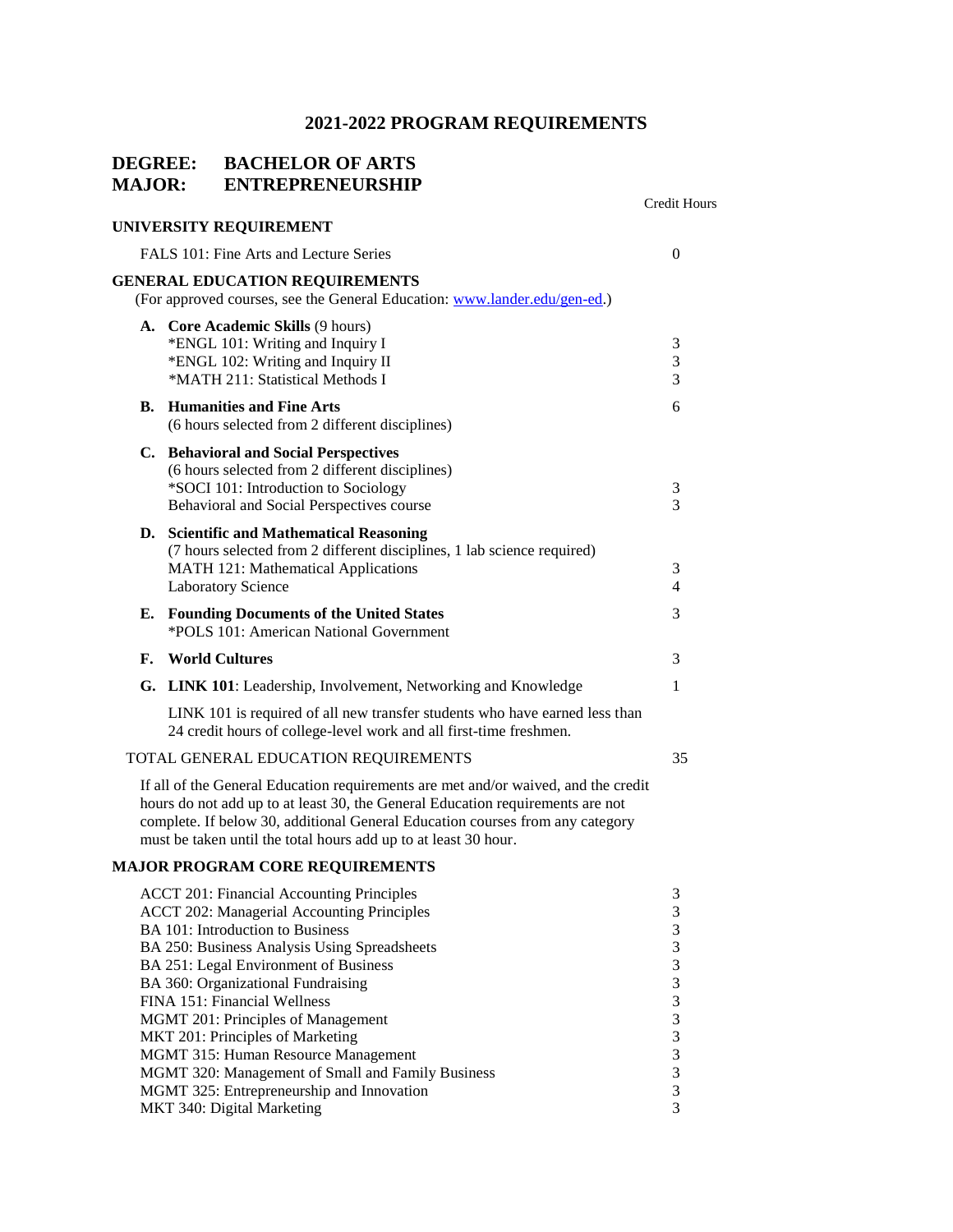### **MAJOR PROGRAM ADDITIONAL REQUIREMENTS**

| <b>Business Writing</b><br><b>ENGL 275: Business Communications</b>                                                                                                                                                                                                                                                                                                                                                                                                                                                                                                                                                                                                                                                                                                                                                                                                           | 3  |
|-------------------------------------------------------------------------------------------------------------------------------------------------------------------------------------------------------------------------------------------------------------------------------------------------------------------------------------------------------------------------------------------------------------------------------------------------------------------------------------------------------------------------------------------------------------------------------------------------------------------------------------------------------------------------------------------------------------------------------------------------------------------------------------------------------------------------------------------------------------------------------|----|
| (Choose 6 hours from the following)<br>ENGL 276: Public Writing and Research<br>ENGL 350: Professional Revising and Editing<br><b>ENGL 373: Writing and Research Methods</b><br><b>ENGL 450: Technical Writing</b>                                                                                                                                                                                                                                                                                                                                                                                                                                                                                                                                                                                                                                                            | 6  |
| <b>Human</b> and <b>Social Discovery</b> (choose 12 hours from the following)<br>ECON 315: Economics of Public Policy<br><b>ECON 321: Environmental Economics</b><br>ECON 352: Topics of Economics<br>POLS 331: Political Philosophy<br>POLS 350: Political Psychology<br>PSYC 306: Psychology of Personality<br>PSYC 308: Social Psychology<br>PSYC 311: Community Psychology<br>PSYC 360: Psychology of Gender<br>PYSC 362: Health Psychology<br>SOCI 227: Social Movements<br>SOCI 228: Popular Culture and the Mass Media<br>SOCI 275: Social Stratification<br>SOCI 301: Race and Ethnic Relations<br>SOCI 302: Comparative Social Institutions<br>SOCI 315: Non-Profit Organizations<br>SOCI 328: Sociology of Gender<br>SOCI 351: Sociology of Family<br>SOCI 356: Sociology of Sports and Leisure<br>SOCI 363: Environmental Sociology<br>SOCI 397: Sociology of Risk | 12 |
| <b>Creativity and Innovation</b> (choose 12 hours from the following)<br>ART 301: Art, Culture, and Community<br>DES 305: Web Design I<br>DES 405: Web Design II<br>DES 304: Logo and Branding Design<br>DES 310: Social Media and Networking I<br>DES 404: Logo and Branding Design II<br>DES 410: Social Media and Networking II<br>MEDA 101: Introduction to Mass Media<br>MEDA 200: Media Skills<br>MEDA 204: Communication Design<br>MEDA 311: The Art of the Podcast<br><b>MEDA 341: Introduction to Public Relations</b><br>MEDA 345: Advertising Strategies and Design<br>MEDA 350: Web Distribution<br>MEDA 351: Social Media<br>MEDA 380: Special Topics in Global Media<br>THTR 200: Acting I<br>THTR 301: Special Topics in Theater                                                                                                                               | 12 |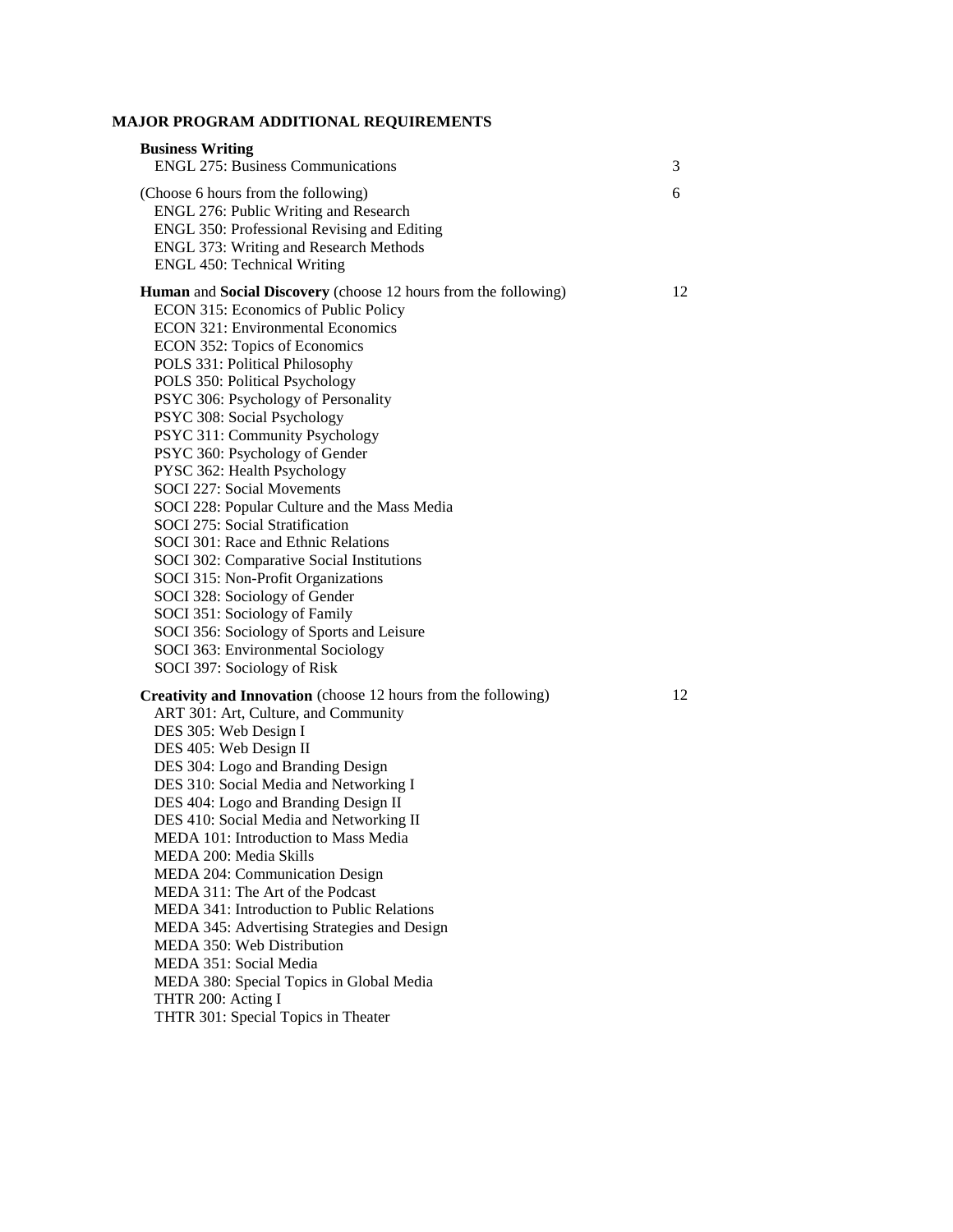#### **MAJOR PROGRAM ELECTIVES**

| 300-level or above ACCT, BA, FINA, MGMT. MKT, HOSP, SPTM elective | 6   |
|-------------------------------------------------------------------|-----|
| TOTAL MAJOR PROGRAM REQUIREMENTS                                  | 113 |
| <b>ADDITIONAL ELECTIVES</b>                                       |     |
| <b>TOTAL FOR BA DEGREE</b>                                        | 120 |
| *Must earn a grade of "C" or better                               |     |

Coursework must include at least 30 hours earned in 300 or above level courses, of which 12 hours must be in the major.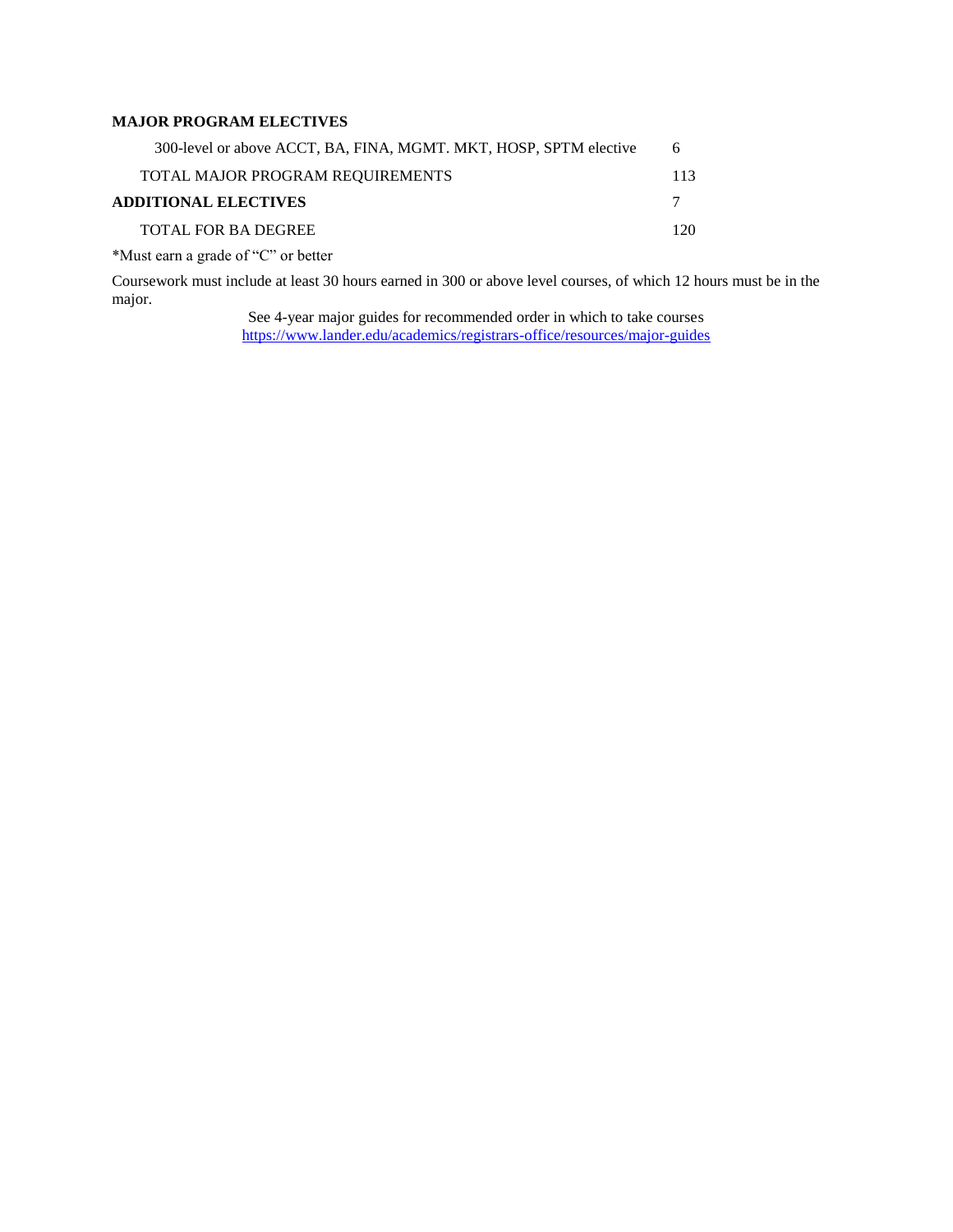#### **DEGREE**: **BACHELOR OF APPLIED SCIENCE MAJOR: BUSINESS ADMINISTRATION**

|              |                                                                                             | Credit Hours  |
|--------------|---------------------------------------------------------------------------------------------|---------------|
|              | <b>GENERAL EDUCATION REQUIREMENTS</b>                                                       |               |
|              | (For approved courses, see the General Education: www.lander.edu/gen-ed.)                   |               |
|              | A. Core Academic Skills (6 hours)                                                           |               |
|              | ENGL 101: Writing and Inquiry I<br>ENGL 102: Writing and Inquiry II                         | 3<br>3        |
|              |                                                                                             |               |
| В.           | <b>Humanities and Fine Arts</b><br>(6 hours selected from 2 different disciplines)          | 6             |
|              | C. Behavioral and Social Perspectives                                                       |               |
|              | (6 hours selected from 2 different disciplines)                                             | 6             |
|              | ECON 101: Economics in Society or ECON 201 or ECON 202                                      | 3<br>3        |
|              | Behavioral and Social Perspectives elective                                                 |               |
|              | D. Scientific and Mathematical Reasoning                                                    |               |
|              | (6 hours selected from 2 different disciplines)<br><b>MATH 211.Statistical Methods I</b>    |               |
|              | Science and Mathematical Reasoning elective                                                 | 3<br>3        |
|              |                                                                                             |               |
| Е.           | <b>State Founding Documents Requirement</b>                                                 | 3             |
|              | HIST 111: United States History to 1877 or<br><b>POLS 101: American National Government</b> |               |
|              |                                                                                             |               |
| F.           | <b>World Cultures</b>                                                                       | 3             |
|              | TOTAL GENERAL EDUCATION REQUIREMENTS                                                        | 30            |
|              | <b>MAJOR PROGRAM CORE REQUIREMENTS</b>                                                      |               |
|              | MGMT 201: Principles of Management                                                          | 3             |
|              | MKT 201: Principles of Marketing                                                            | 3             |
|              | In order to enroll in the upper-level Business courses (300-level and above), Business      |               |
|              | majors must meet the following requirements: Courses counted toward degree must             |               |
|              | be taken for a letter grade.                                                                |               |
|              | BA 304: Management Information Systems                                                      | 3             |
|              | BA 325: Advanced Analytical Methods                                                         | 3             |
|              | <b>BA 414: Business Strategy</b>                                                            | $\mathfrak 3$ |
|              | FINA 301: Business Finance                                                                  | $\mathfrak 3$ |
|              | MGMT 315: Human Resource Management                                                         | $\sqrt{3}$    |
|              | MGMT 325: Entrepreneurship and Innovation                                                   | 3             |
|              | <b>MGMT 330: Operations Management</b>                                                      | 3             |
|              | <b>MAJOR PROGRAM ADDITIONAL REQUIREMENTS</b>                                                |               |
|              | Business Administration electives (Any 300- or 400-level Business courses from              |               |
|              | ACCT, BA, ECON, FINA, HCMT, MGMT, or MKT)                                                   | 9             |
|              | TOTAL MAJOR PROGRAM REQUIREMENTS                                                            | 36            |
|              | <b>ADDITIONAL ELECTIVE REQUIREMENTS</b>                                                     | 54            |
| institution) | (Up to 54 credit hours of courses transferred from a regionally accredited 2- or 4-year     |               |
|              | TOTAL FOR BAS DEGREE                                                                        | 120           |

*All courses required for this degree program will be offered at University Center Greenville and surrounding areas throughout the State of South Carolina including Online delivery.*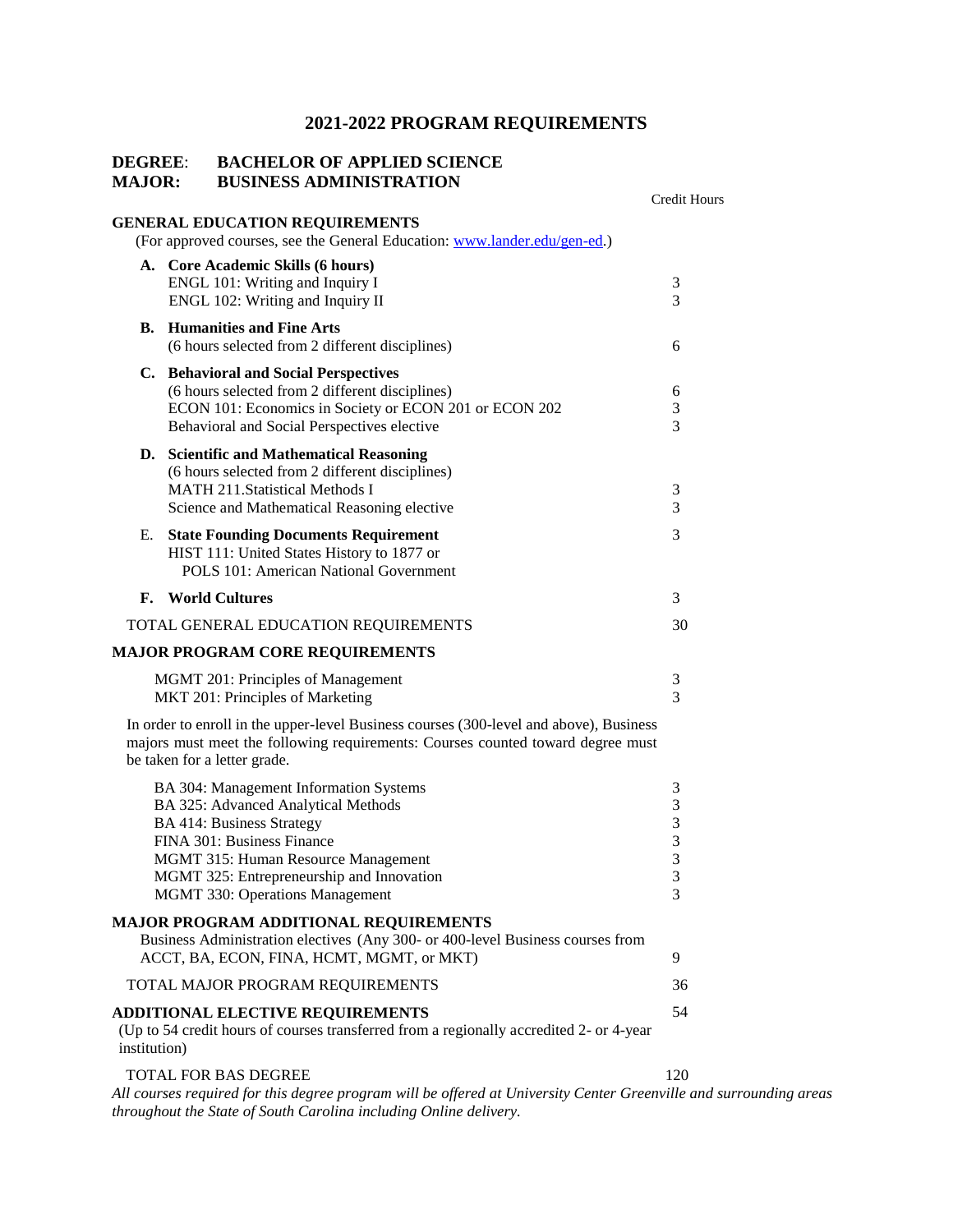| <b>DEGREE:</b><br><b>MAJOR:</b> | <b>EMPHASIS:</b> | <b>BACHELOR OF SCIENCE</b><br><b>BUSINESS ADMINISTRATION</b><br><b>ACCOUNTING</b>                                                                                                                                                                                                                                         |                                              |
|---------------------------------|------------------|---------------------------------------------------------------------------------------------------------------------------------------------------------------------------------------------------------------------------------------------------------------------------------------------------------------------------|----------------------------------------------|
|                                 |                  | UNIVERSITY REQUIREMENT                                                                                                                                                                                                                                                                                                    | Credit Hours                                 |
|                                 |                  | FALS 101: Fine Arts and Lecture Series                                                                                                                                                                                                                                                                                    | $\Omega$                                     |
|                                 |                  | <b>GENERAL EDUCATION REQUIREMENTS</b><br>(For approved courses, see the General Education: www.lander.edu/gen-ed.)                                                                                                                                                                                                        |                                              |
|                                 |                  | A. Core Academic Skills<br>ENGL 101: Writing and Inquiry I<br>ENGL 102: Writing and Inquiry II<br>Select one of the following (MATH 121 preferred):<br>MATH 121: Mathematical Applications<br>MATH 123: Calculus and its Applications<br>MATH 141: Single Variable Calculus I                                             | 3<br>3<br>$\overline{3}$                     |
|                                 |                  | <b>B.</b> Humanities and Fine Arts<br>(6 hours selected from 2 different disciplines)                                                                                                                                                                                                                                     | 6                                            |
|                                 |                  | C. Behavioral and Social Perspectives<br>(6 hours selected from 2 different disciplines)<br>ECON 101: Economics in Society<br>Behavioral and Social Perspectives elective                                                                                                                                                 | 3<br>3                                       |
|                                 |                  | D. Scientific and Mathematical Reasoning<br>(7 hours selected from 2 different disciplines, 1 lab science required)<br><b>MATH 211: Statistical Methods I</b><br><b>Laboratory Science</b>                                                                                                                                | 3<br>$\overline{4}$                          |
|                                 |                  | E. Founding Documents of the United States<br>HIST 111: United States History to 1877 or<br>POLS 101: American National Government                                                                                                                                                                                        | 3                                            |
| F.                              |                  | <b>World Cultures</b>                                                                                                                                                                                                                                                                                                     | 3                                            |
|                                 |                  | G. LINK 101: Leadership, Involvement, Networking and Knowledge                                                                                                                                                                                                                                                            | 1                                            |
|                                 |                  | LINK 101 is required of all new transfer students who have earned less than<br>24 credit hours of college-level work and all first-time freshmen.                                                                                                                                                                         |                                              |
|                                 |                  | TOTAL GENERAL EDUCATION REQUIREMENTS                                                                                                                                                                                                                                                                                      | 35                                           |
|                                 |                  | If all of the General Education requirements are met and/or waived, and the credit<br>hours do not add up to at least 30, the General Education requirements are not<br>complete. If below 30, additional General Education courses from any category<br>must be taken until the total hours add up to at least 30 hours. |                                              |
|                                 |                  | <b>MAJOR PROGRAM CORE REQUIREMENTS</b>                                                                                                                                                                                                                                                                                    |                                              |
|                                 |                  | <b>ACCT 201: Financial Accounting Principles</b><br><b>ACCT 202: Managerial Accounting Principles</b><br>BA 101: Introduction to Business<br>BA 226: Introduction to Analytical Methods<br>BA 250: Business Analysis Using Spreadsheets<br>BA 251: Legal Environment of Business<br>BA 299: Professional Development I    | 3<br>3<br>3<br>$\mathfrak{Z}$<br>3<br>3<br>1 |
|                                 |                  | MGMT 201: Principles of Management                                                                                                                                                                                                                                                                                        | 3                                            |

MKT 201: Principles of Marketing 3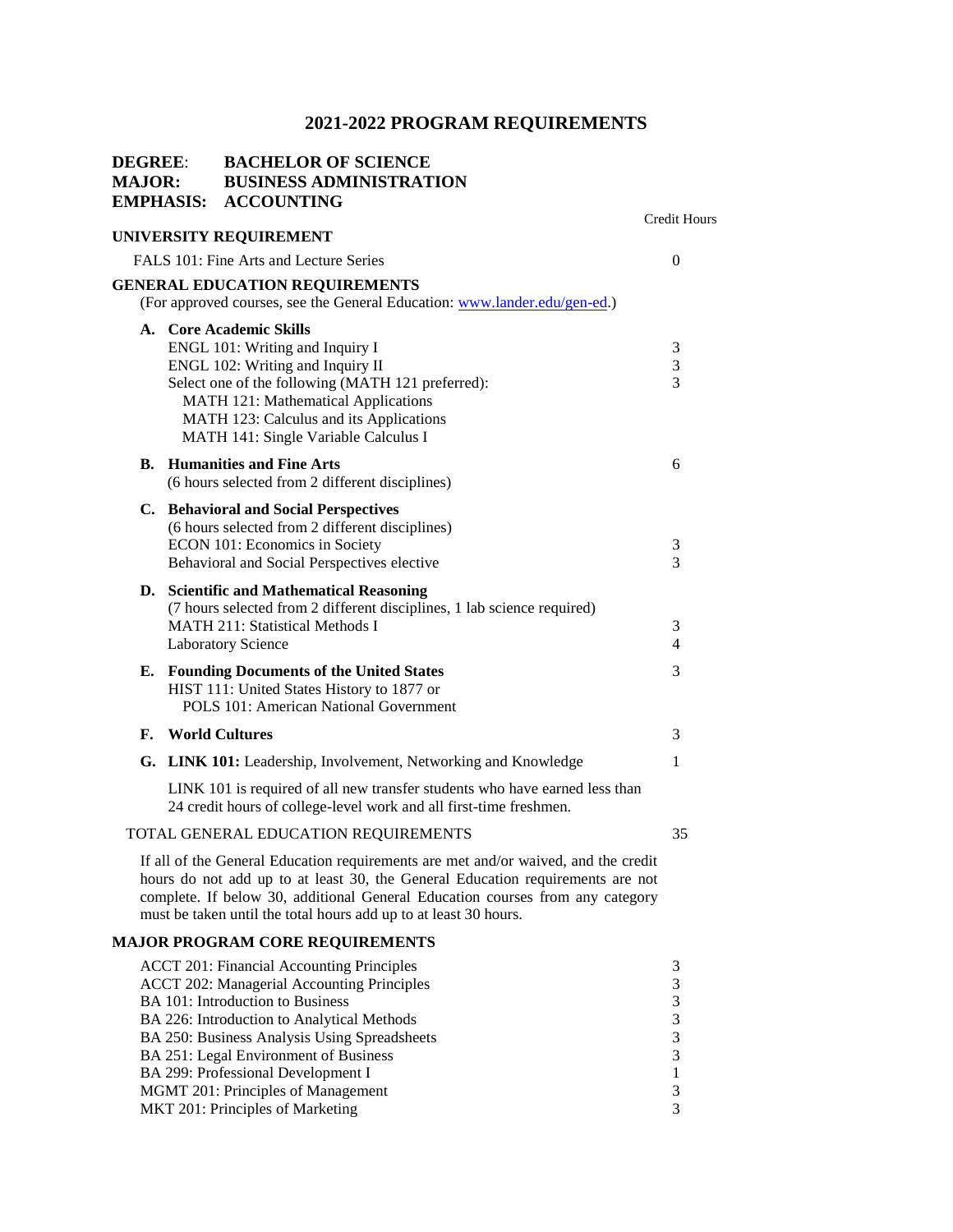- Complete at least 45 credit hours of college credit (including transfer courses);
- Earn a grade of "C" or better in all prerequisites.

| FINA 301: Business Finance                          | 3                                          |
|-----------------------------------------------------|--------------------------------------------|
| BA 304: Management Information Systems              | $\overline{\mathbf{3}}$                    |
| BA 325: Advanced Analytical Methods                 | $\begin{array}{c} 3 \\ 3 \\ 1 \end{array}$ |
| MGMT 330: Operations Management                     |                                            |
| BA 399: Professional Development II                 |                                            |
| <b>BA 414: Business Strategy</b>                    | 3                                          |
| BA 499: Professional Development III                | $\mathbf{1}$                               |
| <b>MAJOR PROGRAM ADDITIONAL REQUIREMENTS</b>        |                                            |
| <b>ENGL 275: Business Communications</b>            | 3                                          |
| <b>MAJOR PROGRAM EMPHASIS REQUIREMENTS</b>          |                                            |
| ACCT 301: Intermediate Accounting I                 | 3                                          |
| ACCT 302: Intermediate Accounting II                | 3                                          |
| ACCT 321: Income Tax I                              |                                            |
| ACCT 331: Cost/Management Accounting I              | $\begin{array}{c} 3 \\ 3 \\ 3 \end{array}$ |
| ACCT 402: Auditing I                                |                                            |
| <b>ACCT 403: Accounting Information Systems</b>     | 3                                          |
| Business elective 300-level or above                |                                            |
| (ACCT, BA, ECON, HCMT, MGMT, or MKT)                | 3                                          |
| Choose two from the following:                      | 6                                          |
| ACCT 307: Governmental and Institutional Accounting |                                            |
| ACCT 322: Income Tax II                             |                                            |
| ACCT 332: Cost/Management Accounting II             |                                            |
| <b>ACCT 352: Commercial Law</b>                     |                                            |
| ACCT 369: Special Topics in Accounting              |                                            |
| TOTAL MAJOR PROGRAM REQUIREMENTS                    | 72                                         |
| <b>ADDITIONAL ELECTIVES</b>                         | 13                                         |
| <b>TOTAL FOR BS DEGREE</b>                          | 120                                        |
|                                                     |                                            |

Coursework must include at least 30 credit hours earned at 300-level or above, of which 12 credit hours must be in the major.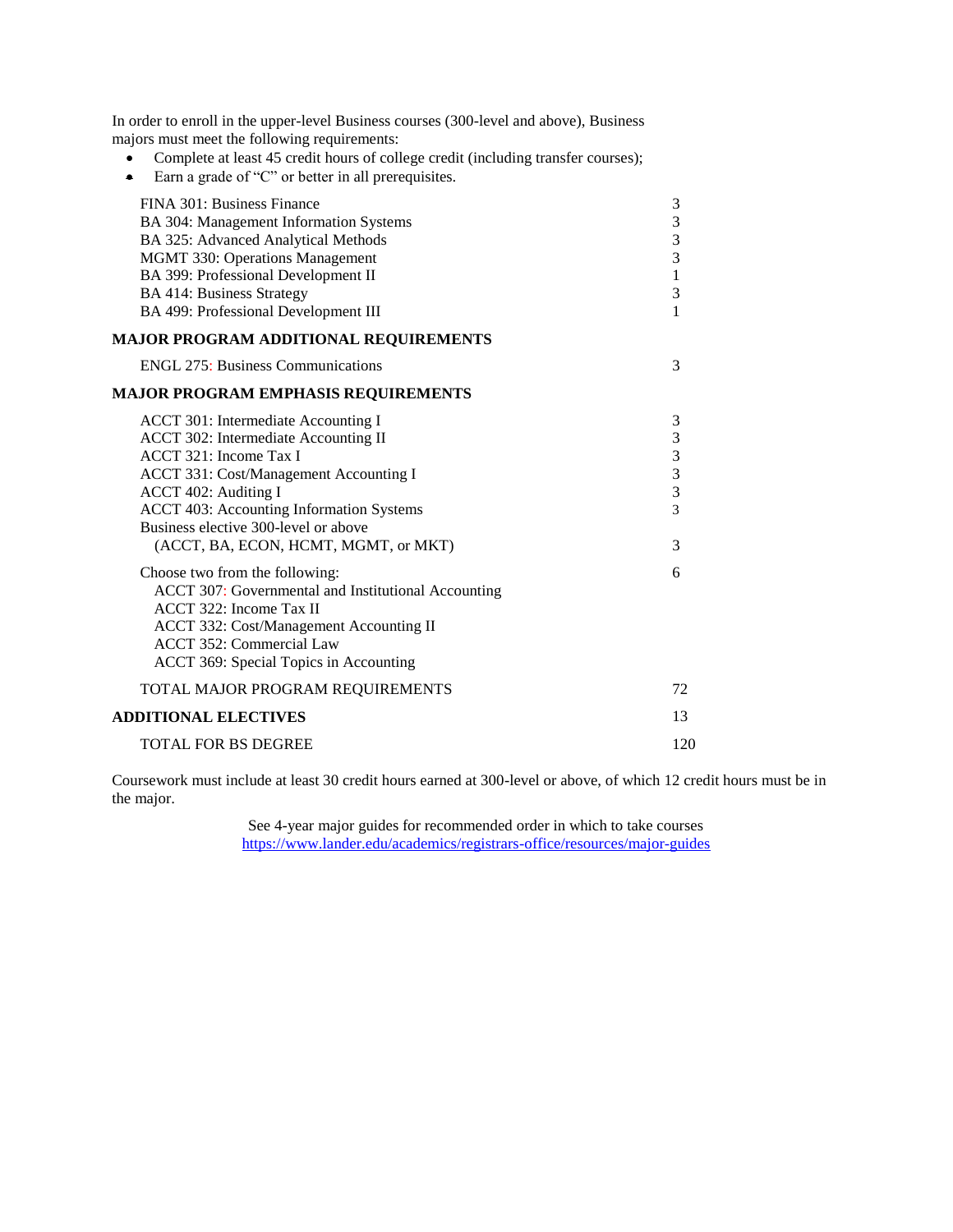| <b>DEGREE:</b><br><b>MAJOR:</b> |               | <b>BACHELOR OF SCIENCE</b><br><b>BUSINESS ADMINISTRATION</b><br><b>EMPHASIS: FINANCIAL SERVICES</b>                                                                                                                                                                                                                                                                                              |                                                                        |
|---------------------------------|---------------|--------------------------------------------------------------------------------------------------------------------------------------------------------------------------------------------------------------------------------------------------------------------------------------------------------------------------------------------------------------------------------------------------|------------------------------------------------------------------------|
|                                 |               | UNIVERSITY REQUIREMENT                                                                                                                                                                                                                                                                                                                                                                           | <b>Credit Hours</b>                                                    |
|                                 |               | FALS 101: Fine Arts and Lecture Series                                                                                                                                                                                                                                                                                                                                                           | $\overline{0}$                                                         |
|                                 |               | <b>GENERAL EDUCATION REQUIREMENTS</b><br>(For approved courses, see the General Education: www.lander.edu/gen-ed.)                                                                                                                                                                                                                                                                               |                                                                        |
|                                 |               | A. Core Academic Skills<br>ENGL 101: Writing and Inquiry I<br>ENGL 102: Writing and Inquiry II<br>Select one of the following (MATH 121 preferred):<br>MATH 121: Mathematical Applications<br>MATH 123: Calculus and its Applications<br>MATH 141: Single Variable Calculus I                                                                                                                    | 3<br>3<br>3                                                            |
| В.                              |               | <b>Humanities and Fine Arts</b><br>(6 hours selected from 2 different disciplines)                                                                                                                                                                                                                                                                                                               |                                                                        |
| $\mathbf{C}$ .                  |               | <b>Behavioral and Social Perspectives</b><br>(6 hours selected from 2 different disciplines)<br>ECON 101: Economics in Society<br>Behavioral and Social Perspectives elective                                                                                                                                                                                                                    | 3<br>3                                                                 |
| D.                              | 1 lab science | <b>Scientific and Mathematical Reasoning</b><br>(7 hours selected from 2 different disciplines, 1 lab science required)<br><b>MATH 211: Statistical Methods I</b>                                                                                                                                                                                                                                | 3<br>$\overline{4}$                                                    |
| Е.                              |               | <b>Founding Documents of the United States</b><br>HIST 111: United States History to 1877 or<br><b>POLS 101: American National Government</b>                                                                                                                                                                                                                                                    | 3                                                                      |
| F.                              |               | <b>World Cultures</b>                                                                                                                                                                                                                                                                                                                                                                            | 3                                                                      |
| G.                              |               | LINK 101: Leadership, Involvement, Networking and Knowledge                                                                                                                                                                                                                                                                                                                                      | 1                                                                      |
|                                 |               | LINK 101 is required of all new transfer students who have earned less than<br>24 credit hours of college-level work and all first-time freshmen.                                                                                                                                                                                                                                                |                                                                        |
|                                 |               | TOTAL GENERAL EDUCATION REQUIREMENTS                                                                                                                                                                                                                                                                                                                                                             | 35                                                                     |
|                                 |               | If all the General Education requirements are met and/or waived, and the credit<br>hours do not add up to at least 30, the General Education requirements are not<br>complete. If below 30, additional General Education courses from any category<br>must be taken until the total hours add up to at least 30 hours.                                                                           |                                                                        |
|                                 |               | <b>MAJOR PROGRAM CORE REQUIREMENTS</b>                                                                                                                                                                                                                                                                                                                                                           |                                                                        |
|                                 |               | <b>ACCT 201: Financial Accounting Principles</b><br><b>ACCT 202: Managerial Accounting Principles</b><br>BA 101: Introduction to Business<br>BA 226: Introduction to Analytical Methods<br>BA 250: Business Analysis Using Spreadsheets<br>BA 251: Legal Environment of Business<br>BA 299: Professional Development I<br>MGMT 201: Principles of Management<br>MKT 201: Principles of Marketing | 3<br>3<br>$\sqrt{3}$<br>$\sqrt{3}$<br>3<br>3<br>$\mathbf{1}$<br>3<br>3 |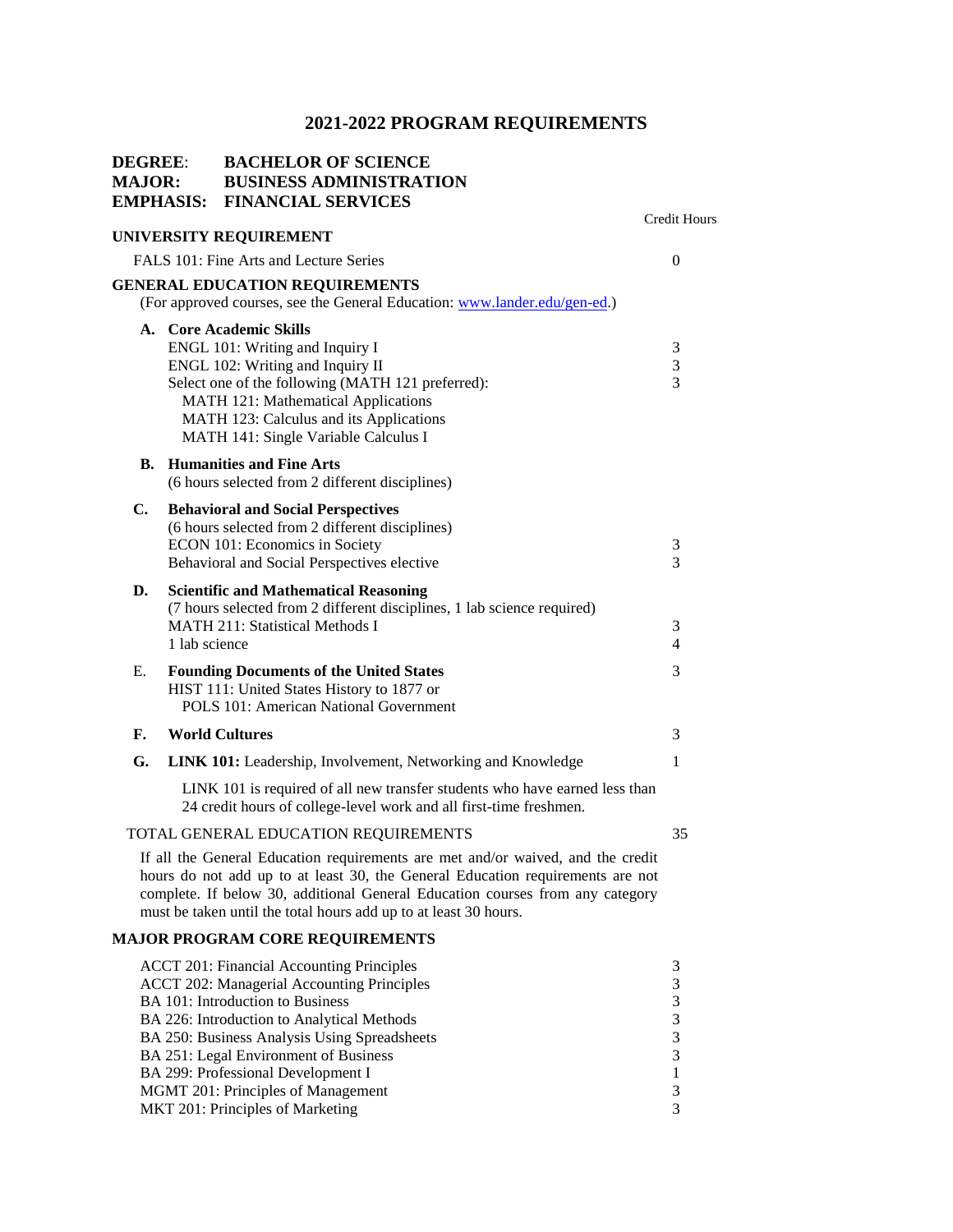- Complete at least 45 credit hours of college credit (including transfer courses);
- Earn a grade of "C" or better in all prerequisites.

| FINA 301: Business Finance<br>BA 304: Management Information Systems<br>BA 325: Advanced Analytical Methods<br><b>MGMT 330: Operations Management</b><br>BA 399: Professional Development II<br><b>BA 414: Business Strategy</b><br>BA 499: Professional Development III                                                                        | 3<br>$\frac{3}{3}$<br>3<br>$\mathbf{1}$<br>3<br>1    |
|-------------------------------------------------------------------------------------------------------------------------------------------------------------------------------------------------------------------------------------------------------------------------------------------------------------------------------------------------|------------------------------------------------------|
| <b>MAJOR PROGRAM ADDITIONAL REQUIREMENTS</b>                                                                                                                                                                                                                                                                                                    |                                                      |
| <b>ENGL 275: Business Communications</b>                                                                                                                                                                                                                                                                                                        | 3                                                    |
| MAJOR PROGRAM EMPHASIS REQUIREMENTS                                                                                                                                                                                                                                                                                                             |                                                      |
| BA 309: Financial Services<br>ACCT 369: Special Topics in Accounting<br>ECON 311: Money and Banking<br>FINA 310: Investments<br>FINA 352: Special Topics in Finance<br>Business elective $-300$ -level or above<br>(ACCT, BA, ECON, HCMT, MGMT, or MKT)                                                                                         | 3<br>$\begin{array}{c} 3 \\ 3 \\ 3 \\ 3 \end{array}$ |
| Emphasis elective – select one course from the following:<br>ECON 352: Topics of Economics<br>FINA 352: Special Topics in Finance<br>(must be different topic than the required FINA 352)<br>ACCT 301: Intermediate Accounting<br>ACCT 321: Income Tax I<br>ACCT 322: Income Tax II<br>ACCT 352: Commercial Law<br>FINA 490: Finance Internship | 3                                                    |
| TOTAL MAJOR PROGRAM REQUIREMENTS                                                                                                                                                                                                                                                                                                                | 66                                                   |
| <b>ADDITIONAL ELECTIVES</b>                                                                                                                                                                                                                                                                                                                     | 19                                                   |
| <b>TOTAL FOR BS DEGREE</b>                                                                                                                                                                                                                                                                                                                      | 120                                                  |

Coursework must include at least 30 credit hours earned at 300-level or above, of which 12 credit hours must be in the major.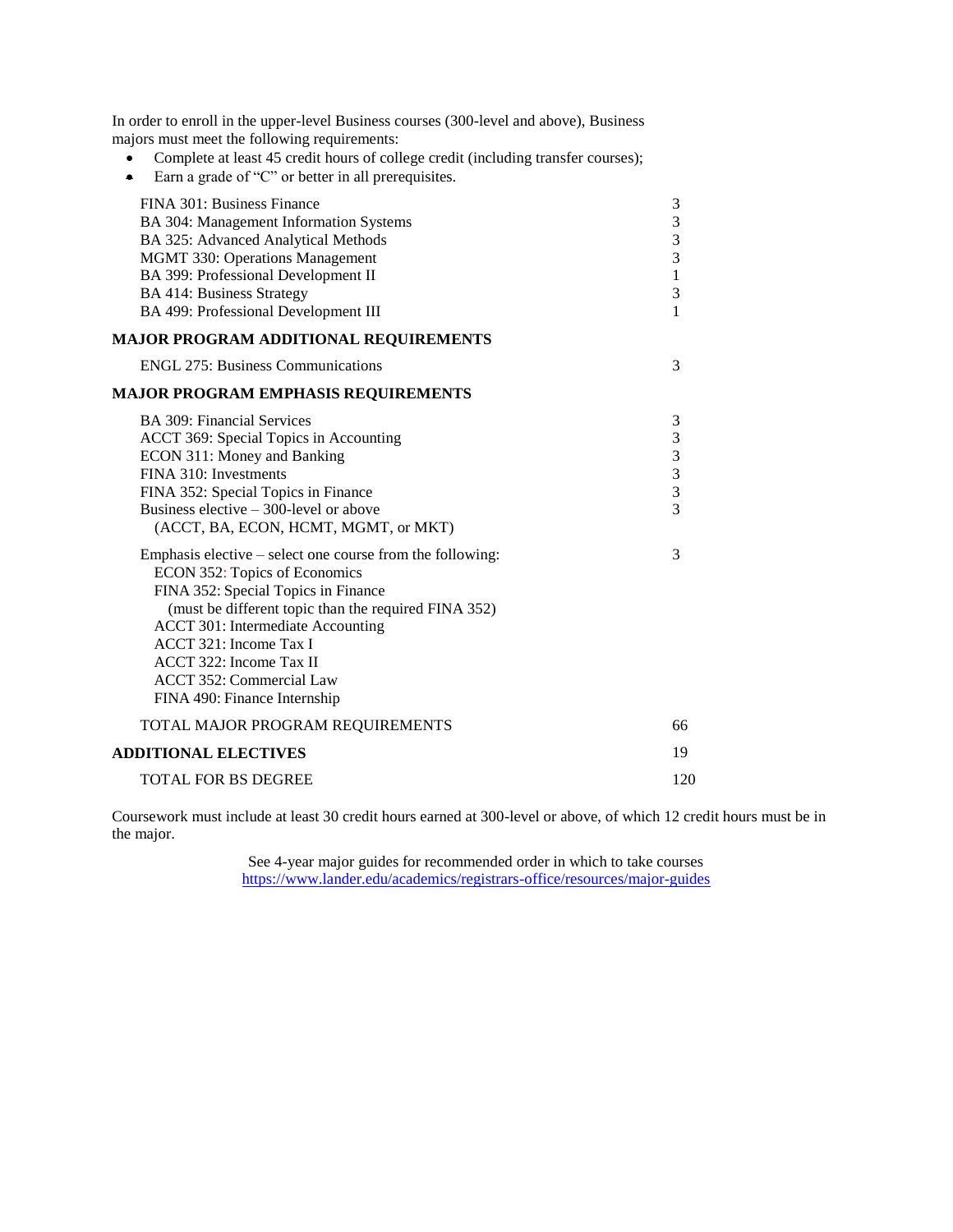| <b>DEGREE:</b><br><b>MAJOR:</b> | <b>EMPHASIS:</b> | <b>BACHELOR OF SCIENCE</b><br><b>BUSINESS ADMINISTRATION</b><br><b>HEALTH CARE MANAGEMENT</b>                                                                                                                                                                                                                                                                                             | <b>Credit Hours</b>                                                                        |
|---------------------------------|------------------|-------------------------------------------------------------------------------------------------------------------------------------------------------------------------------------------------------------------------------------------------------------------------------------------------------------------------------------------------------------------------------------------|--------------------------------------------------------------------------------------------|
|                                 |                  | UNIVERSITY REQUIREMENT                                                                                                                                                                                                                                                                                                                                                                    |                                                                                            |
|                                 |                  | FALS 101: Fine Arts and Lecture Series                                                                                                                                                                                                                                                                                                                                                    | $\overline{0}$                                                                             |
|                                 |                  | <b>GENERAL EDUCATION REQUIREMENTS</b><br>(For approved courses, see the General Education: www.lander.edu/gen-ed.)                                                                                                                                                                                                                                                                        |                                                                                            |
|                                 |                  | A. Core Academic Skills<br>ENGL 101: Writing and Inquiry I<br>ENGL 102: Writing and Inquiry II<br>Select one of the following (MATH 121 preferred):<br>MATH 121: Mathematical Applications<br>MATH 123: Calculus and its Applications<br>MATH 141: Single Variable Calculus I                                                                                                             | 3<br>3<br>3                                                                                |
|                                 |                  | <b>B.</b> Humanities and Fine Arts<br>(6 hours selected from 2 different disciplines)                                                                                                                                                                                                                                                                                                     | 6                                                                                          |
|                                 |                  | C. Behavioral and Social Perspectives<br>(6 hours selected from 2 different disciplines)<br>ECON 101: Economics in Society<br>Behavioral and Social Perspectives elective                                                                                                                                                                                                                 | 3<br>3                                                                                     |
|                                 |                  | D. Scientific and Mathematical Reasoning<br>(7 hours selected from 2 different disciplines, 1 lab science required)<br><b>MATH 211: Statistical Methods I</b><br>Laboratory science                                                                                                                                                                                                       | 3<br>4                                                                                     |
|                                 |                  | E. Founding Documents of the United States<br>HIST 111: United States History to 1877 or<br><b>POLS 101: American National Government</b>                                                                                                                                                                                                                                                 | 3                                                                                          |
|                                 |                  | <b>F.</b> World Cultures                                                                                                                                                                                                                                                                                                                                                                  | 3                                                                                          |
|                                 |                  | G. LINK 101: Leadership, Involvement, Networking and Knowledge                                                                                                                                                                                                                                                                                                                            | 1                                                                                          |
|                                 |                  | LINK 101 is required of all new transfer students who have earned less than<br>24 credit hours of college-level work and all first-time freshmen.                                                                                                                                                                                                                                         |                                                                                            |
|                                 |                  | TOTAL GENERAL EDUCATION REQUIREMENTS                                                                                                                                                                                                                                                                                                                                                      | 35                                                                                         |
|                                 |                  | If all of the General Education requirements are met and/or waived, and the credit<br>hours do not add up to at least 30, the General Education requirements are not<br>complete. If below 30, additional General Education courses from any category<br>must be taken until the total hours add up to at least 30 hours.                                                                 |                                                                                            |
|                                 |                  | <b>MAJOR PROGRAM CORE REQUIREMENTS</b>                                                                                                                                                                                                                                                                                                                                                    |                                                                                            |
|                                 |                  | <b>ACCT 201: Financial Accounting Principles</b><br>ACCT 202: Managerial Accounting Principles<br>BA 101: Introduction to Business<br>BA 226: Introduction to Analytical Methods<br>BA 250: Business Analysis Using Spreadsheets<br>BA 251: Legal Environment of Business<br>BA 299: Professional Development I<br>MGMT 201: Principles of Management<br>MKT 201: Principles of Marketing | 3<br>3<br>$\mathfrak{Z}$<br>3<br>$\mathfrak 3$<br>$\mathfrak{Z}$<br>$\mathbf{1}$<br>3<br>3 |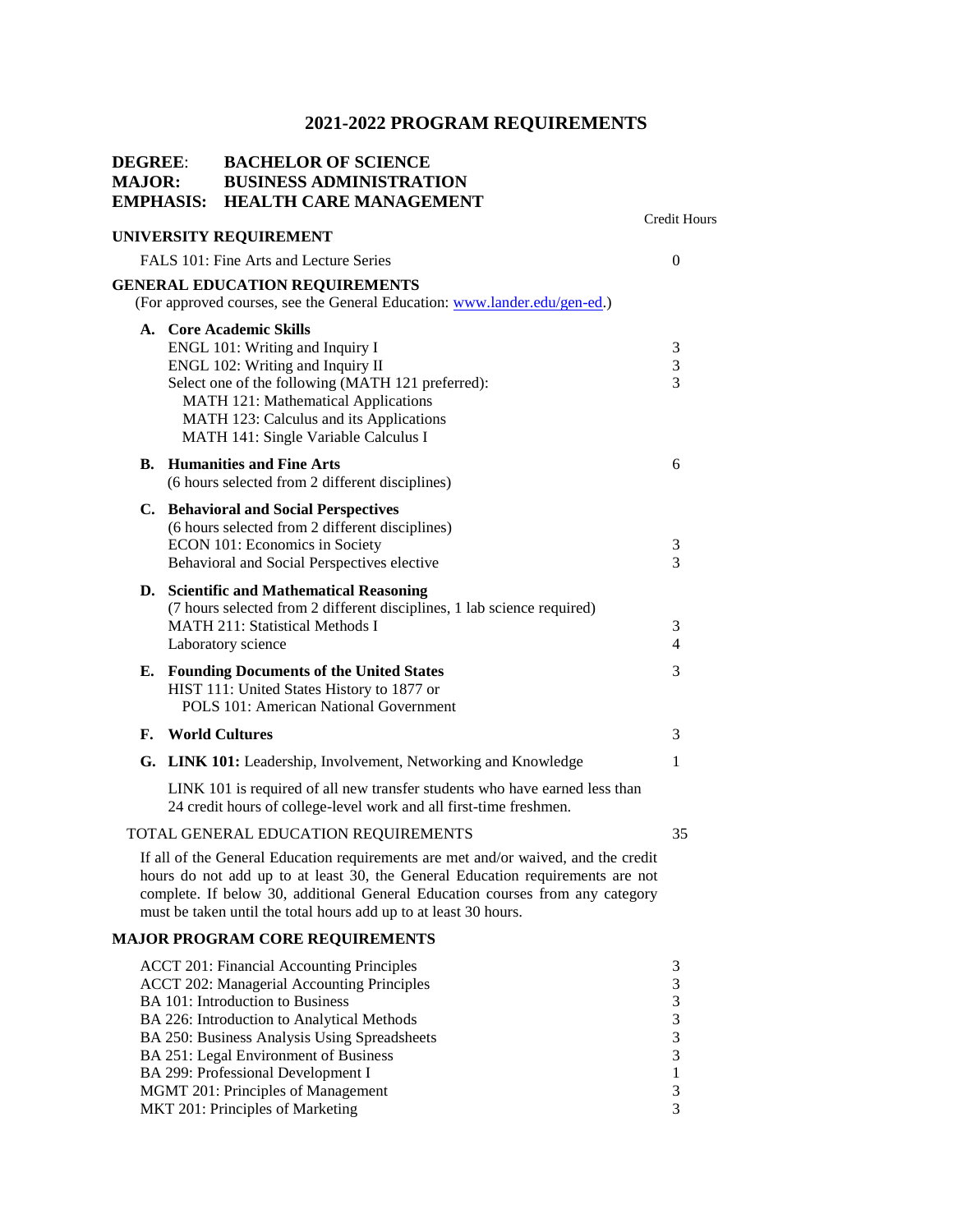- Complete at least 45 hours of college credit (including transfer courses);
- Earn a grade of "C" or better in all prerequisites.

| FINA 301: Business Finance                               | $\mathfrak{Z}$                             |
|----------------------------------------------------------|--------------------------------------------|
| BA 304: Management Information Systems                   |                                            |
| BA 325: Advanced Analytical Methods                      | $\begin{array}{c} 3 \\ 3 \\ 3 \end{array}$ |
| MGMT 330: Operations Management                          |                                            |
| BA 399: Professional Development II                      | $\mathbf{1}$                               |
| <b>BA 414: Business Strategy</b>                         | 3                                          |
| BA 499: Professional Development III                     | 1                                          |
| <b>MAJOR PROGRAM ADDITIONAL REQUIREMENT</b>              |                                            |
| <b>ENGL 275: Business Communications</b>                 | 3                                          |
| <b>MAJOR PROGRAM EMPHASIS REQUIREMENTS</b>               |                                            |
| HCMT 201: Health Care in America                         | 3                                          |
| HCMT 311: Managed Care and Health Care Finance           |                                            |
| HCMT 410: Health Care Systems                            | $\begin{array}{c} 3 \\ 3 \\ 3 \end{array}$ |
| HCMT 490: Internship in Health Care Management           |                                            |
| MGMT 315: Human Resource Management                      |                                            |
| Select 3 courses from the following list:                | 9                                          |
| HCMT 315: Public Health Principles and Practices         |                                            |
| HCMT 369: Special Topics in Health Care Management       |                                            |
| HCMT 402: Long Term Care Management                      |                                            |
| HCMT 411: Quality Improvement and Quantitative Technique |                                            |
| TOTAL MAJOR PROGRAM REQUIREMENTS                         | 69                                         |
| <b>ADDITIONAL ELECTIVES</b>                              | 16                                         |
| <b>TOTAL FOR BS DEGREE</b>                               | 120                                        |
|                                                          |                                            |

Coursework must include at least 30 credit hours earned at 300-level or above, of which 12 credit hours must be in the major.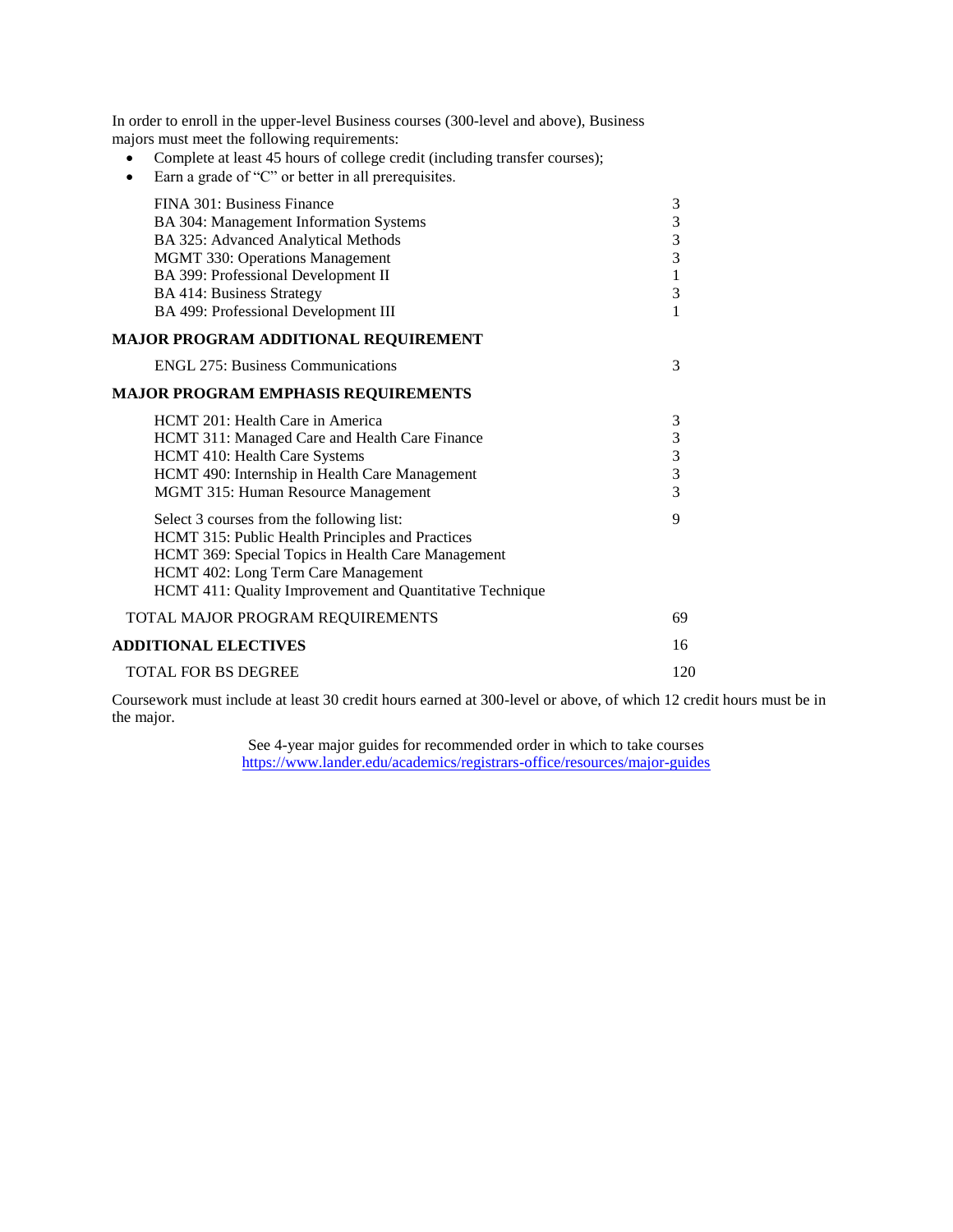### **MAJOR: BUSINESS ADMINISTRATION EMPHASIS: HOSPITALITY MANAGEMENT** Credit Hours **UNIVERSITY REQUIREMENT** FALS 101: Fine Arts and Lecture Series 0 **GENERAL EDUCATION REQUIREMENTS** (For approved courses, see the General Education: [www.lander.edu/gen-ed.\)](http://www.lander.edu/gen-ed) **A. Core Skills**  ENGL 101: Writing and Inquiry I 3 ENGL 102: Writing and Inquiry II 3 Select one of the following (MATH 121 preferred): 3 MATH 121: Mathematical Applications MATH 123: Calculus and its Applications MATH 141: Single Variable Calculus I **B. Humanities and Fine Arts** 6 (6 hours selected from 2 different disciplines) **C. Behavioral and Social Perspectives** (6 hours selected from 2 different disciplines) ECON 101: Economics in Society 3 Behavioral and Social Perspectives elective 3 **D. Scientific and Mathematical Reasoning**  (7 hours selected from 2 different disciplines, 1 lab science required) MATH 211: Statistical Methods I 3 Laboratory science 4 **E. Founding Documents of the United States** 3 HIST 111: United States History to 1877 or POLS 101: American National Government **F. World Cultures** 3 **G. LINK 101:** Leadership, Involvement, Networking and Knowledge 1 LINK 101 is required of all new transfer students who have earned less than 24 credit hours of college-level work and all first-time freshmen. TOTAL GENERAL EDUCATION REQUIREMENTS 35

If all of the General Education requirements are met and/or waived, and the credit hours do not add up to at least 30, the General Education requirements are not complete. If below 30, additional General Education courses from any category must be taken until the total hours add up to at least 30 hours.

#### **MAJOR PROGRAM CORE REQUIREMENTS**

**DEGREE**: **BACHELOR OF SCIENCE**

| <b>ACCT 201: Financial Accounting Principles</b>  |  |
|---------------------------------------------------|--|
| <b>ACCT 202: Managerial Accounting Principles</b> |  |
| <b>BA</b> 101: Introduction to Business           |  |
| BA 226: Introduction to Analytical Methods        |  |
| BA 250: Business Analysis Using Spreadsheets      |  |
| BA 251: Legal Environment of Business             |  |
| BA 299: Professional Development I                |  |
| MGMT 201: Principles of Management                |  |
| MKT 201: Principles of Marketing                  |  |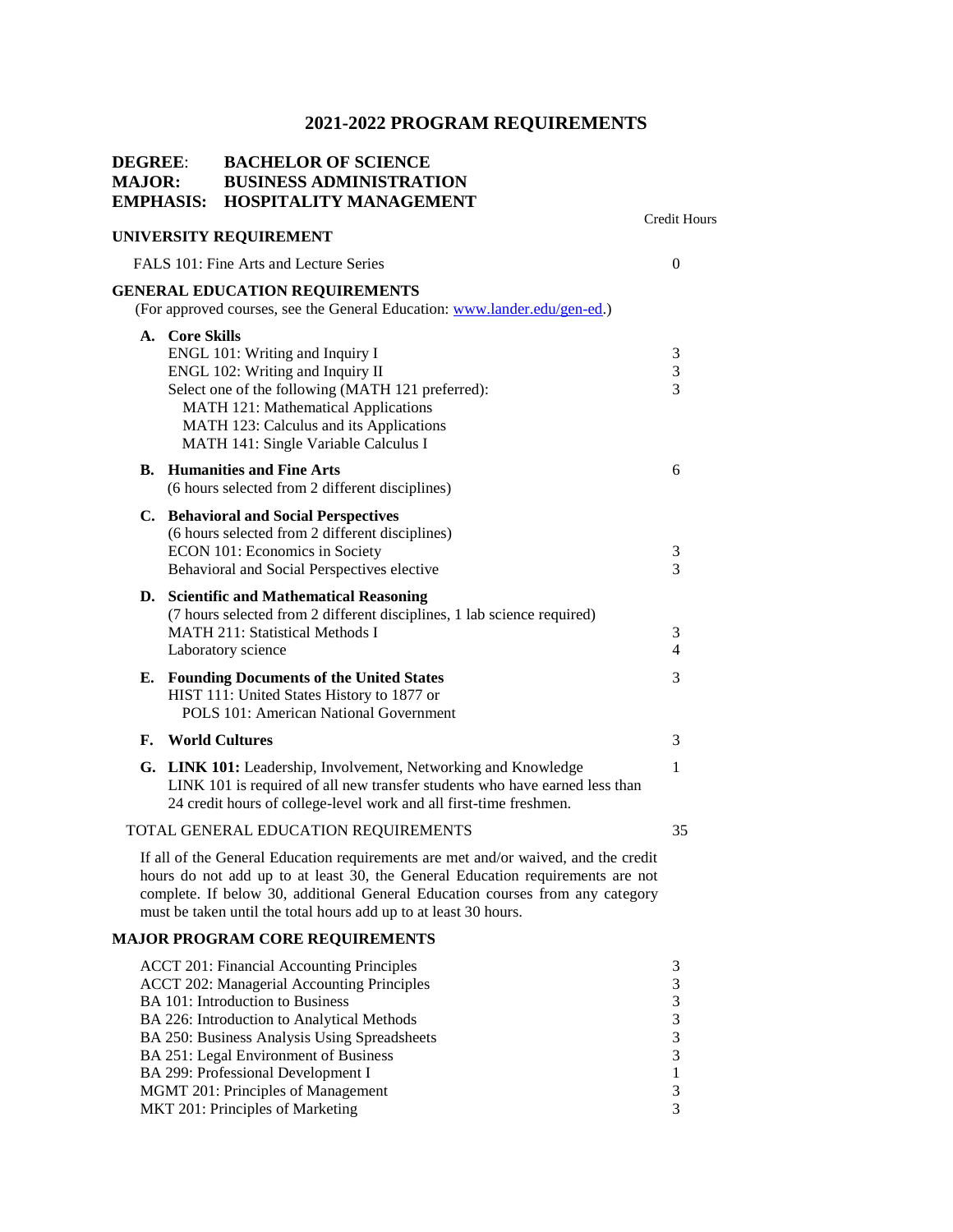- Complete at least 45 hours of college credit (including transfer courses);
- Earn a grade of "C" or better in all prerequisites.

| <b>BA 301: Business Finance</b>                     | $\mathfrak{Z}$ |
|-----------------------------------------------------|----------------|
| BA 304: Management Information Systems              | $\frac{3}{3}$  |
| BA 325: Advanced Analytical Methods                 |                |
| MGMT 330: Operations Management                     | $\overline{3}$ |
| BA 399: Professional Development II                 | $\mathbf{1}$   |
| <b>BA 414: Business Strategy</b>                    | 3              |
| BA 499: Professional Development III                | 1              |
| MAJOR PROGRAM ADDITIONAL REQUIREMENT                |                |
| <b>ENGL 275: Business Communications</b>            | 3              |
| MAJOR PROGRAM EMPHASIS REQUIREMENTS                 |                |
| MGMT 315: Human Resource Management                 | 3              |
| HOSP 101: Principles of Hospitality Management      | 3333333        |
| HOSP 310: Purchasing and Cost Control               |                |
| HOSP 315: Foodservice Operations Management         |                |
| HOSP 320: Lodging Operations Management             |                |
| HOSP 330: Hospitality Facilities Planning           |                |
| HOSP 340: Managing Conventions and Meeting Planning |                |
| HOSP 350: Hospitality Operations Management         |                |
| One business elective 300-level or above)           | $\overline{3}$ |
| (ACCT, BA, ECON, HCMT, HOSP, MGMT, MKT, or SPTM)    |                |
| TOTAL MAJOR PROGRAM REQUIREMENTS                    | 72             |
| <b>ADDITIONAL ELECTIVES</b>                         | 13             |
| <b>TOTAL FOR BS DEGREE</b>                          | 120            |
|                                                     |                |

Coursework must include at least 30 credit hours earned at 300-level or above, of which 12 credit hours must be in the major.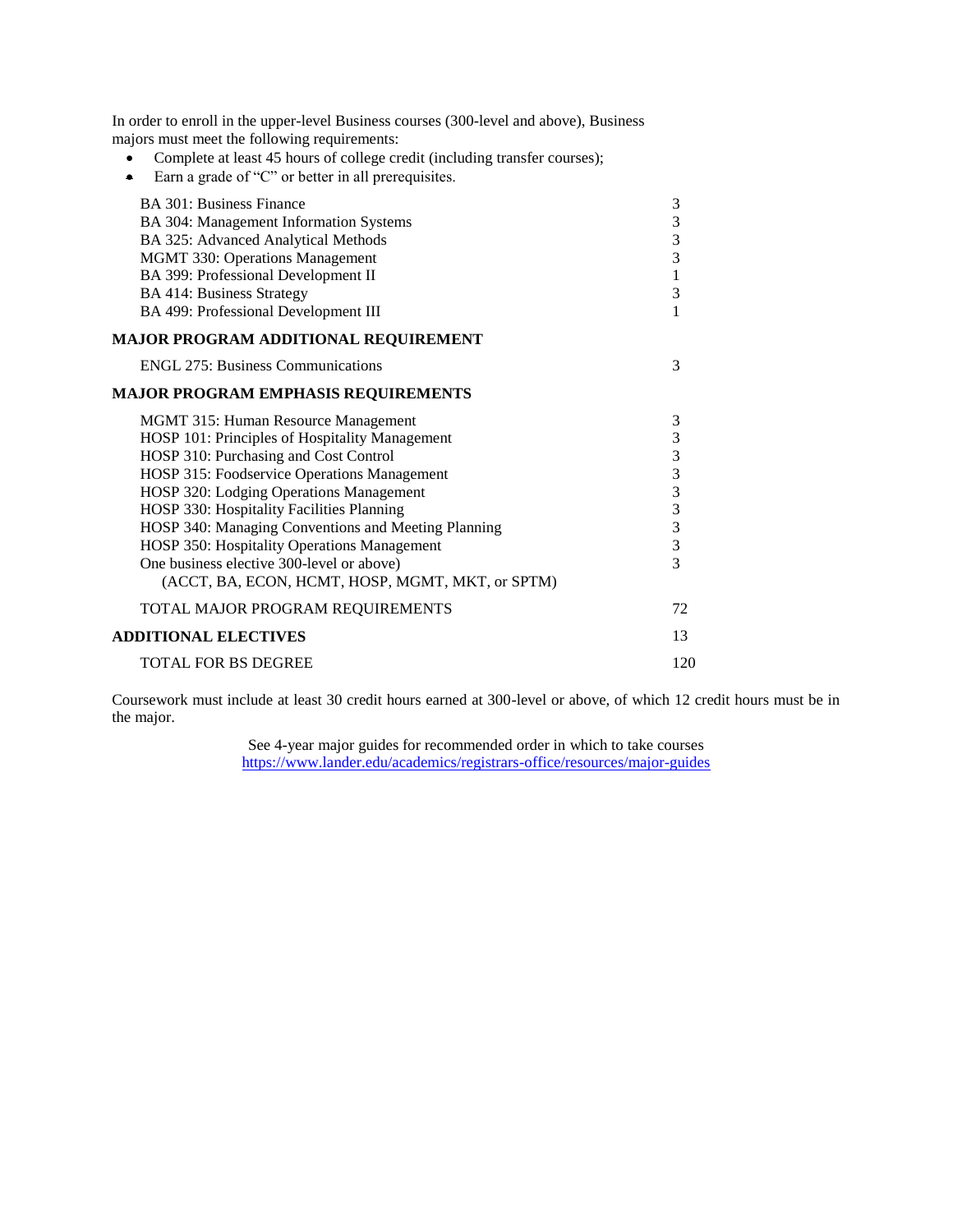| <b>DEGREE:</b><br><b>MAJOR:</b> | EMPHASIS: | <b>BACHELOR OF SCIENCE</b><br><b>BUSINESS ADMINISTRATION</b><br><b>INFORMATION TECHNOLOGY (IT) MANAGEMENT</b>                                                                                                                                                                                                             |                                                                   |
|---------------------------------|-----------|---------------------------------------------------------------------------------------------------------------------------------------------------------------------------------------------------------------------------------------------------------------------------------------------------------------------------|-------------------------------------------------------------------|
|                                 |           | UNIVERSITY REQUIREMENT                                                                                                                                                                                                                                                                                                    | Credit Hours                                                      |
|                                 |           | FALS 101: Fine Arts and Lecture Series                                                                                                                                                                                                                                                                                    | $\overline{0}$                                                    |
|                                 |           | <b>GENERAL EDUCATION REQUIREMENTS</b><br>(For approved courses, see the General Education: www.lander.edu/gen-ed.)                                                                                                                                                                                                        |                                                                   |
|                                 |           | A. Core Academic Skills (9 hours)<br>ENGL 101: Writing and Inquiry I<br>ENGL 102: Writing and Inquiry II<br>Select one of the following (MATH 121 preferred):<br>MATH 121: Mathematical Applications<br>MATH 123: Calculus and its Applications<br>MATH 141: Single Variable Calculus I                                   | 3<br>3<br>3                                                       |
| В.                              |           | <b>Humanities and Fine Arts</b><br>(6 hours selected from 2 different disciplines as shown)                                                                                                                                                                                                                               | 6                                                                 |
|                                 |           | C. Behavioral and Social Perspectives<br>(6 hours selected from 2 different disciplines)<br>ECON 101: Economics in Society<br>Behavioral and Social Perspectives                                                                                                                                                          | 3<br>3                                                            |
|                                 |           | D. Scientific and Mathematical Reasoning<br>(7 hours selected from 2 different disciplines, 1 lab science required)<br>MATH 211: Statistical Methods I<br>Laboratory science                                                                                                                                              | 3<br>4                                                            |
| Е.                              |           | <b>Founding Documents of the United States</b><br>HIST 111: United States History to 1877 or<br><b>POLS 101: American National Government</b>                                                                                                                                                                             | 3                                                                 |
| F.                              |           | <b>World Cultures</b>                                                                                                                                                                                                                                                                                                     | 3                                                                 |
|                                 |           | G. LINK 101: Leadership, Involvement, Networking and Knowledge                                                                                                                                                                                                                                                            | 1                                                                 |
|                                 |           | LINK 101 is required of all new transfer students who have earned less than<br>24 credit hours of college-level work and all first-time freshmen.                                                                                                                                                                         |                                                                   |
|                                 |           | TOTAL GENERAL EDUCATION REQUIREMENTS                                                                                                                                                                                                                                                                                      | 35                                                                |
|                                 |           | If all of the General Education requirements are met and/or waived, and the credit<br>hours do not add up to at least 30, the General Education requirements are not<br>complete. If below 30, additional General Education courses from any category<br>must be taken until the total hours add up to at least 30 hours. |                                                                   |
|                                 |           | <b>MAJOR PROGRAM CORE REQUIREMENTS</b>                                                                                                                                                                                                                                                                                    |                                                                   |
|                                 |           | <b>ACCT 201: Financial Accounting Principles</b><br><b>ACCT 202: Managerial Accounting Principles</b><br>BA 101: Introduction to Business<br>BA 226: Introduction to Analytical Methods<br>BA 250: Business Analysis Using Spreadsheets<br>BA 251: Legal Environment of Business                                          | 3<br>3<br>3<br>$\mathfrak{Z}$<br>$\mathfrak{Z}$<br>$\mathfrak{Z}$ |
|                                 |           | BA 299: Professional Development I<br>MGMT 201: Principles of Management                                                                                                                                                                                                                                                  | 1<br>3                                                            |

MKT 201: Principles of Marketing 3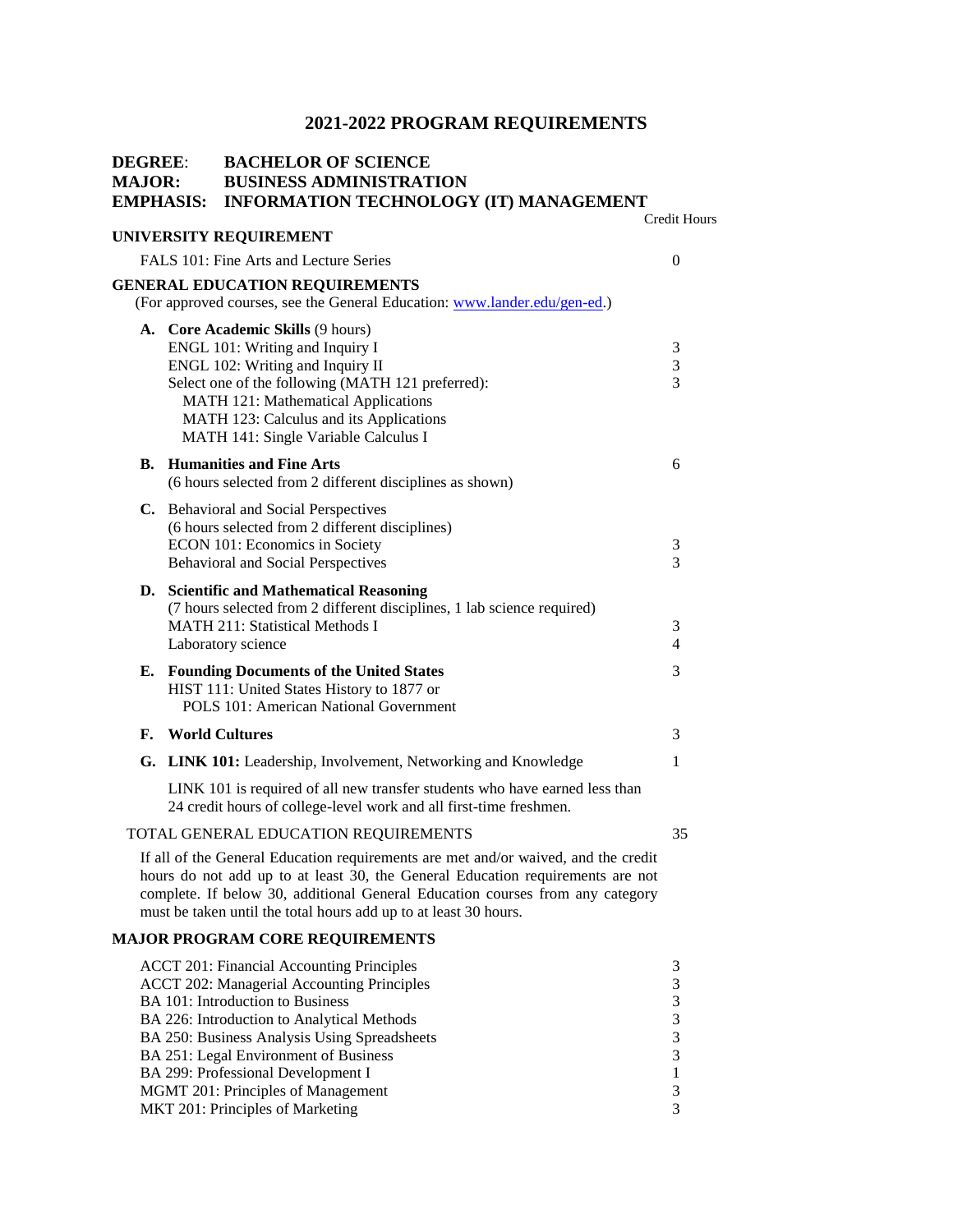- Complete at least 45 hours of college credit (including transfer courses);
- Earn a grade of "C" or better in all prerequisites.

| FINA 301: Business Finance                                | 3                       |
|-----------------------------------------------------------|-------------------------|
| BA 304: Management Information Systems                    | 3                       |
| BA 325: Advanced Analytical Methods                       | $\overline{\mathbf{3}}$ |
| MGMT 330: Operations Management                           | $\overline{3}$          |
| BA 399: Professional Development II                       | $\mathbf{1}$            |
| <b>BA 414: Business Strategy</b>                          | 3                       |
| BA 499: Professional Development III                      | 1                       |
| MAJOR PROGRAM ADDITIONAL REQUIREMENT                      |                         |
| <b>ENGL 275: Business Communications</b>                  | 3                       |
| <b>MAJOR PROGRAM EMPHASIS REQUIREMENTS</b>                |                         |
| CIS 120: Fundamentals of Info Systems and Info Technology | 3                       |
| CIS 130: Problem Solving and Programming Methods          | 4                       |
| CIS 140: Networking Lab                                   | 1                       |
| CIS 243: Fundamentals of Cyber Security                   | $3333$<br>$333$         |
| CIS 250: Introduction to E-Commerce                       |                         |
| CIS 260: Network and Systems Administration               |                         |
| CIS 343: Computer Forensics                               |                         |
| CIS 443: Special Topics                                   |                         |
| MKT: 440 Digital Marketing                                |                         |
| CIS 346: Cybersecurity Planning and Management            | $\overline{3}$          |
| TOTAL MAJOR PROGRAM REQUIREMENTS                          | 74                      |
| <b>ADDITIONAL ELECTIVES</b>                               | 11                      |
| <b>TOTAL FOR BS DEGREE</b>                                | 120                     |
|                                                           |                         |

Coursework must include at least 30 credit hours earned at 300-level or above, of which 12 credit hours must be in the major.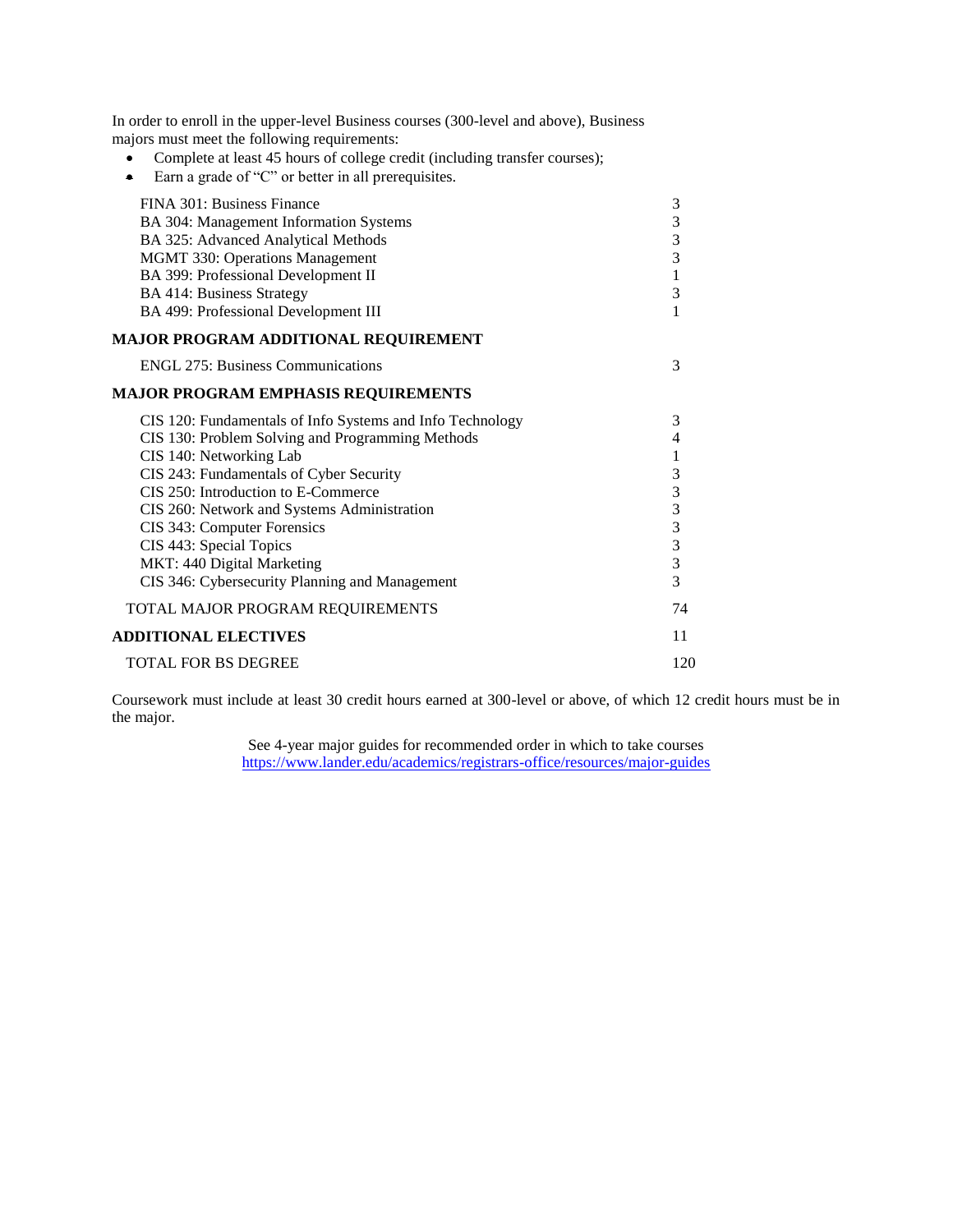| <b>DEGREE:</b><br><b>MAJOR:</b> | <b>EMPHASIS:</b> | <b>BACHELOR OF SCIENCE</b><br><b>BUSINESS ADMINISTRATION</b><br><b>MANAGEMENT/MARKETING</b>                                                                                                                                                                                                                                                                                                      |                                                      |
|---------------------------------|------------------|--------------------------------------------------------------------------------------------------------------------------------------------------------------------------------------------------------------------------------------------------------------------------------------------------------------------------------------------------------------------------------------------------|------------------------------------------------------|
|                                 |                  | UNIVERSITY REQUIREMENT                                                                                                                                                                                                                                                                                                                                                                           | <b>Credit Hours</b>                                  |
|                                 |                  | FALS 101: Fine Arts and Lecture Series                                                                                                                                                                                                                                                                                                                                                           | 0                                                    |
|                                 |                  | <b>GENERAL EDUCATION REQUIREMENTS</b><br>(For approved courses, see the General Education: www.lander.edu/gen-ed.)                                                                                                                                                                                                                                                                               |                                                      |
|                                 |                  | A. Core Academic Skills<br>ENGL 101: Writing and Inquiry I<br>ENGL 102: Writing and Inquiry II<br>Select one of the following (MATH 121 preferred):<br>MATH 121: Mathematical Applications<br>MATH 123: Calculus and its Applications<br>MATH 141: Single Variable Calculus I                                                                                                                    | 3<br>3<br>3                                          |
| В.                              |                  | <b>Humanities and Fine Arts</b><br>(6 hours selected from 2 different disciplines)                                                                                                                                                                                                                                                                                                               | 6                                                    |
|                                 |                  | C. Behavioral and Social Perspectives<br>(6 hours selected from 2 different disciplines)<br>ECON 101: Economics in Society<br>Behavioral and Social Perspectives elective                                                                                                                                                                                                                        | 3<br>3                                               |
|                                 |                  | D. Scientific and Mathematical Reasoning<br>(7 hours selected from 2 different disciplines, 1 lab science required)<br><b>MATH 211: Statistical Methods I</b><br>Laboratory science                                                                                                                                                                                                              | 3<br>4                                               |
| Е.                              |                  | <b>Founding Documents of the United States</b><br>HIST 111: United States History to 1877 or<br>POLS 101: American National Government                                                                                                                                                                                                                                                           | 3                                                    |
| F.                              |                  | <b>World Cultures</b>                                                                                                                                                                                                                                                                                                                                                                            | 3                                                    |
|                                 |                  | G. LINK 101: Leadership, Involvement, Networking and Knowledge                                                                                                                                                                                                                                                                                                                                   | 1                                                    |
|                                 |                  | LINK 101 is required of all new transfer students who have earned less than<br>24 credit hours of college-level work and all first-time freshmen.                                                                                                                                                                                                                                                |                                                      |
|                                 |                  | TOTAL GENERAL EDUCATION REQUIREMENTS                                                                                                                                                                                                                                                                                                                                                             | 35                                                   |
|                                 |                  | If all of the General Education requirements are met and/or waived, and the credit<br>hours do not add up to at least 30, the General Education requirements are not<br>complete. If below 30, additional General Education courses from any category<br>must be taken until the total hours add up to at least 30 hours.                                                                        |                                                      |
|                                 |                  | <b>MAJOR PROGRAM CORE REQUIREMENTS</b>                                                                                                                                                                                                                                                                                                                                                           |                                                      |
|                                 |                  | <b>ACCT 201: Financial Accounting Principles</b><br><b>ACCT 202: Managerial Accounting Principles</b><br>BA 101: Introduction to Business<br>BA 226: Introduction to Analytical Methods<br>BA 250: Business Analysis Using Spreadsheets<br>BA 251: Legal Environment of Business<br>BA 299: Professional Development I<br>MGMT 201: Principles of Management<br>MKT 201: Principles of Marketing | 3<br>3<br>3<br>3<br>3<br>3<br>$\mathbf{1}$<br>3<br>3 |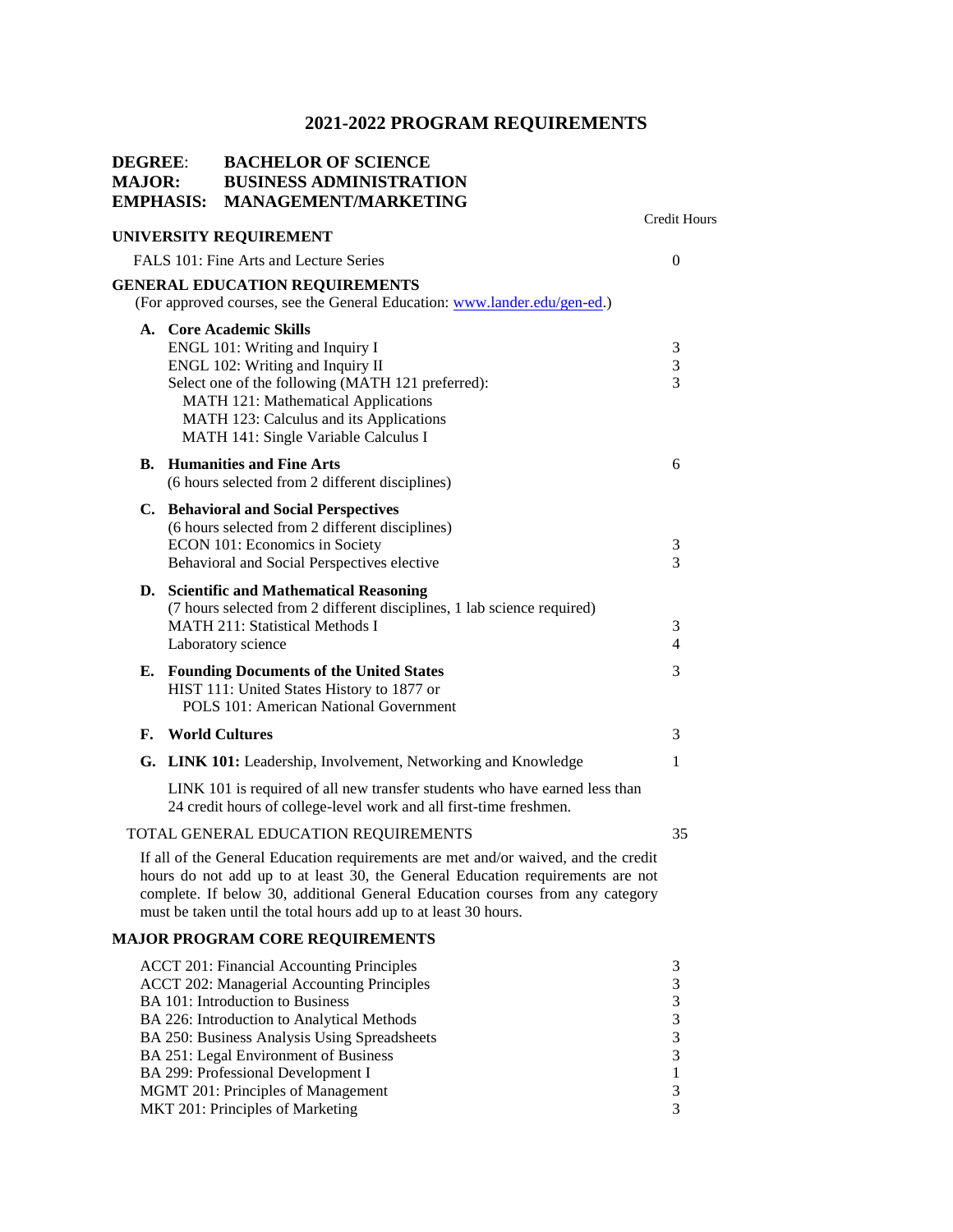- Complete at least 45 hours of college credit (including transfer courses);
- Earn a grade of "C" or better in all prerequisites.

| FINA 301: Business Finance                      | $\sqrt{3}$     |
|-------------------------------------------------|----------------|
| BA 304: Management Information Systems          | 3              |
| BA 325: Advanced Analytical Methods             | 3              |
| <b>MGMT 330: Operations Management</b>          | $\overline{3}$ |
| BA 399: Professional Development II             | $\mathbf{1}$   |
| <b>BA 414: Business Strategy</b>                | 3              |
| BA 499: Professional Development III            | 1              |
| MAJOR PROGRAM ADDITIONAL REQUIREMENT            |                |
| <b>ENGL 275: Business Communications</b>        | 3              |
| <b>MAJOR PROGRAM EMPHASIS REQUIREMENTS</b>      |                |
| MGMT 315: Human Resource Management             | 3              |
| MGMT 325: Entrepreneurship and Innovation       | 3              |
| MGMT 340: Management of Organizational Behavior | 3              |
| MKT 415: Marketing Research                     | $\frac{3}{3}$  |
| MKT 420: Marketing Management                   |                |
| MKT 340: Digital Marketing                      | $\overline{3}$ |
| One business elective 300-level or above)       | $\overline{3}$ |
| (ACCT, BA, ECON, HCMT, MGMT, or MKT)            |                |
| TOTAL MAJOR PROGRAM REQUIREMENTS                | 66             |
| <b>ADDITIONAL ELECTIVES</b>                     | 19             |
| <b>TOTAL FOR BS DEGREE</b>                      | 120            |
|                                                 |                |

Coursework must include at least 30 credit hours earned at 300-level or above, of which 12 credit hours must be in the major.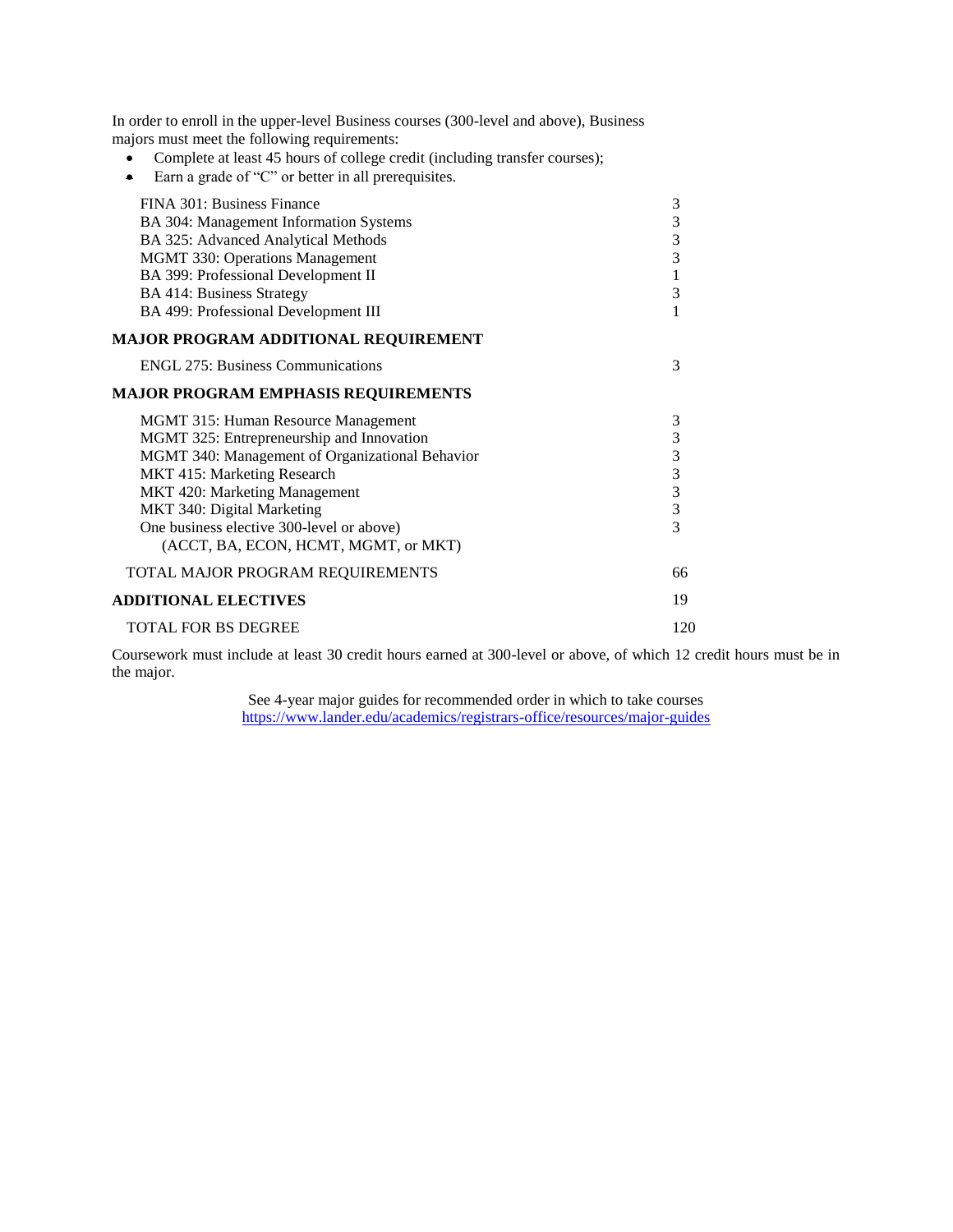| <b>DEGREE:</b><br><b>MAJOR:</b><br>EMPHASIS: |  | <b>BACHELOR OF SCIENCE</b><br><b>BUSINESS ADMINISTRATION</b><br><b>SPORTS MANAGEMENT</b>                                                          |                     |
|----------------------------------------------|--|---------------------------------------------------------------------------------------------------------------------------------------------------|---------------------|
|                                              |  | UNIVERSITY REQUIREMENT                                                                                                                            | <b>Credit Hours</b> |
|                                              |  | FALS 101: Fine Arts and Lecture Series                                                                                                            | $\overline{0}$      |
|                                              |  | <b>GENERAL EDUCATION REQUIREMENTS</b>                                                                                                             |                     |
|                                              |  | (For approved courses, see the General Education: www.lander.edu/gen-ed.)                                                                         |                     |
|                                              |  | A. Core Academic Skills                                                                                                                           |                     |
|                                              |  | ENGL 101: Writing and Inquiry I<br>ENGL 102: Writing and Inquiry II                                                                               | 3<br>$\mathfrak{Z}$ |
|                                              |  | Select one of the following (MATH 121 preferred):                                                                                                 | 3                   |
|                                              |  | MATH 121: Mathematical Applications                                                                                                               |                     |
|                                              |  | MATH 123: Calculus and its Applications                                                                                                           |                     |
|                                              |  | MATH 141: Single Variable Calculus I                                                                                                              |                     |
| В.                                           |  | <b>Humanities and Fine Arts</b>                                                                                                                   | 6                   |
|                                              |  | (6 hours selected from 2 different disciplines)                                                                                                   |                     |
|                                              |  | C. Behavioral and Social Perspectives                                                                                                             |                     |
|                                              |  | (6 hours selected from 2 different disciplines)                                                                                                   |                     |
|                                              |  | ECON 101: Economics in Society<br>Behavioral and Social Perspectives elective                                                                     | 3<br>3              |
|                                              |  |                                                                                                                                                   |                     |
|                                              |  | D. Scientific and Mathematical Reasoning<br>(7 hours selected from 2 different disciplines, 1 lab science required)                               |                     |
|                                              |  | <b>MATH 211: Statistical Methods I</b>                                                                                                            | 3                   |
|                                              |  | <b>Laboratory Science</b>                                                                                                                         | $\overline{4}$      |
|                                              |  | <b>E.</b> Founding Documents of the United States                                                                                                 | 3                   |
|                                              |  | HIST 111: United States History to 1877 or                                                                                                        |                     |
|                                              |  | POLS 101: American National Government                                                                                                            |                     |
| F.                                           |  | <b>World Cultures</b>                                                                                                                             | 3                   |
|                                              |  | G. LINK 101: Leadership, Involvement, Networking and Knowledge                                                                                    | 1                   |
|                                              |  | LINK 101 is required of all new transfer students who have earned less than<br>24 credit hours of college-level work and all first-time freshmen. |                     |
|                                              |  | TOTAL GENERAL EDUCATION REQUIREMENTS                                                                                                              | 35                  |
|                                              |  | If all of the General Education requirements are met and/or waived, and the credit                                                                |                     |
|                                              |  | hours do not add up to at least 30, the General Education requirements are not                                                                    |                     |
|                                              |  | complete. If below 30, additional General Education courses from any category                                                                     |                     |
|                                              |  | must be taken until the total hours add up to at least 30 hours.                                                                                  |                     |
|                                              |  | <b>MAJOR PROGRAM CORE REQUIREMENTS</b>                                                                                                            |                     |
|                                              |  | <b>ACCT 201: Financial Accounting Principles</b>                                                                                                  | 3                   |
|                                              |  | <b>ACCT 202: Managerial Accounting Principles</b>                                                                                                 | $\mathfrak 3$       |
|                                              |  | BA 101: Introduction to Business<br>BA 226: Introduction to Analytical Methods                                                                    | $\mathfrak{Z}$<br>3 |
|                                              |  | BA 250: Business Analysis Using Spreadsheets                                                                                                      | 3                   |
|                                              |  | BA 251: Legal Environment of Business                                                                                                             | 3                   |
|                                              |  | BA 299: Professional Development I                                                                                                                | $\mathbf{1}$        |
|                                              |  | MGMT 201: Principles of Management                                                                                                                | 3                   |

MKT 201: Principles of Marketing 3